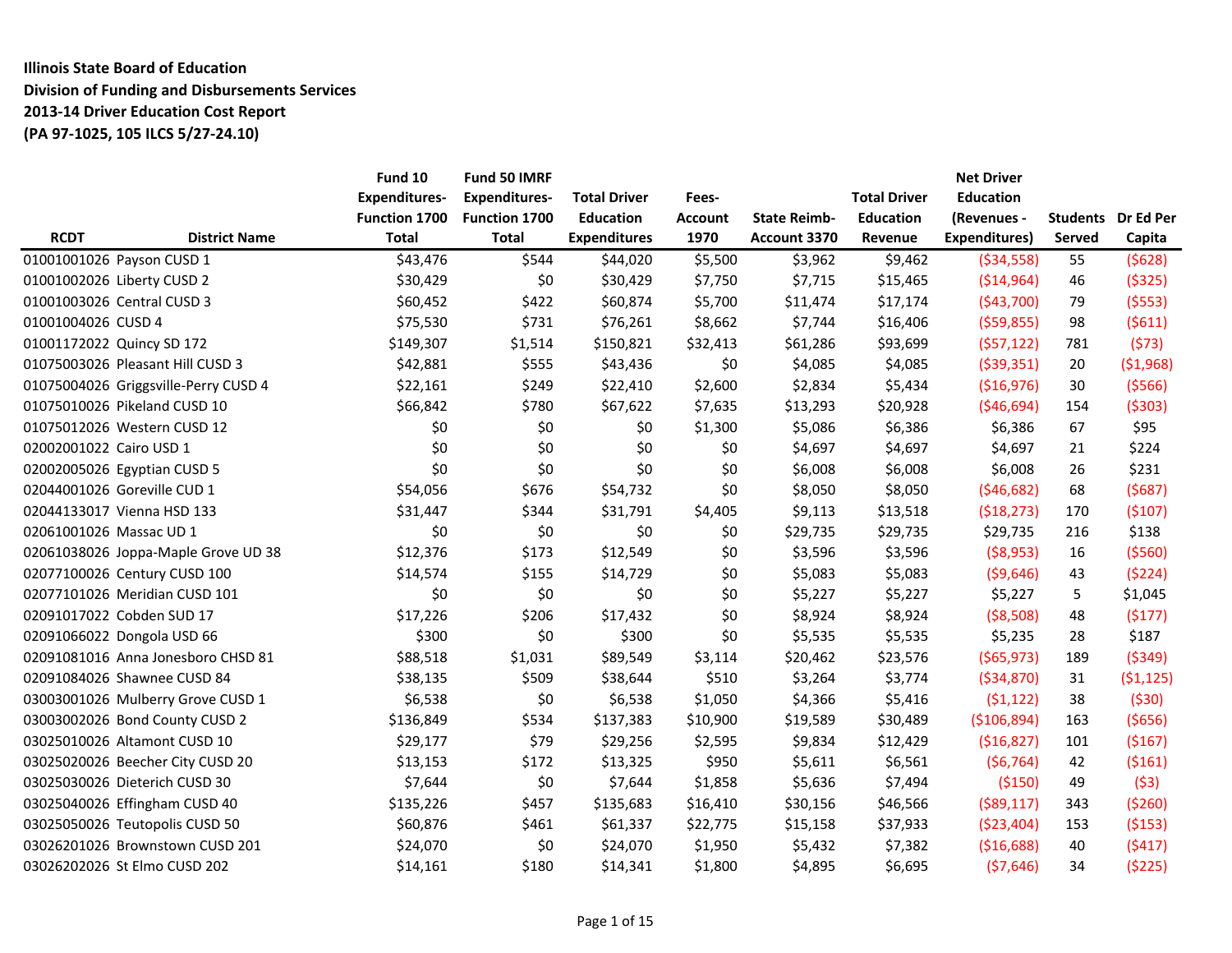|                      |                                             | Fund 10              | <b>Fund 50 IMRF</b>  |                     |           |                     |                     | <b>Net Driver</b> |        |                           |
|----------------------|---------------------------------------------|----------------------|----------------------|---------------------|-----------|---------------------|---------------------|-------------------|--------|---------------------------|
|                      |                                             | <b>Expenditures-</b> | <b>Expenditures-</b> | <b>Total Driver</b> | Fees-     |                     | <b>Total Driver</b> | <b>Education</b>  |        |                           |
|                      |                                             | <b>Function 1700</b> | <b>Function 1700</b> | <b>Education</b>    | Account   | <b>State Reimb-</b> | <b>Education</b>    | (Revenues -       |        | <b>Students</b> Dr Ed Per |
| <b>RCDT</b>          | <b>District Name</b>                        | <b>Total</b>         | <b>Total</b>         | <b>Expenditures</b> | 1970      | Account 3370        | Revenue             | Expenditures)     | Served | Capita                    |
|                      | 03026203026 Vandalia CUSD 203               | \$47,448             | \$495                | \$47,943            | \$1,866   | \$16,755            | \$18,621            | (529, 322)        | 170    | (5172)                    |
|                      | 03026204026 Ramsey CUSD 204                 | \$16,663             | \$202                | \$16,865            | \$1,732   | \$4,526             | \$6,258             | (\$10,607)        | 24     | (5442)                    |
|                      | 04004100026 Belvidere CUSD 100              | \$209,348            | \$2,413              | \$211,761           | \$29,076  | \$35,361            | \$64,437            | (5147, 324)       | 470    | (5313)                    |
|                      | 04101122022 Harlem UD 122                   | \$171,303            | \$1,043              | \$172,346           | \$0       | \$30,075            | \$30,075            | (5142, 271)       | 361    | (5394)                    |
|                      | 04101205025 Rockford SD 205                 | \$490,646            | \$9,487              | \$500,133           | \$43,390  | \$120,978           | \$164,368           | ( \$335,765)      | 1,421  | ( \$236)                  |
|                      | 04101207016 Hononegah CHD 207               | \$31,455             | \$139                | \$31,594            | \$30,285  | \$27,410            | \$57,695            | \$26,101          | 204    | \$128                     |
|                      | 04101320026 County of Winnebago SD 320      | \$0                  | \$0                  | \$0                 | \$0       | \$1,568             | \$1,568             | \$1,568           | 56     | \$28                      |
|                      | 04101323026 Winnebago CUSD 323              | \$43,683             | \$507                | \$44,190            | \$20,358  | \$12,201            | \$32,559            | (511, 631)        | 115    | (5101)                    |
|                      | 05016202017 Evanston Twp HSD 202            | \$0                  | \$0                  | \$0                 | \$0       | \$17,245            | \$17,245            | \$17,245          | 119    | \$145                     |
|                      | 05016203017 New Trier Twp HSD 203           | \$224,933            | \$2,455              | \$227,388           | \$0       | \$46,400            | \$46,400            | ( \$180, 988)     | 185    | (5978)                    |
|                      | 05016207017 Maine Township HSD 207          | \$578,431            | \$4,869              | \$583,300           | \$132,029 | \$119,381           | \$251,410           | ( \$331, 890)     | 554    | (5599)                    |
|                      | 05016211017 Township HSD 211                | \$1,422,074          | \$0                  | \$1,422,074         | \$115,443 | \$228,599           | \$344,042           | (51,078,032)      | 1,320  | (5817)                    |
|                      | 05016214017 Township HSD 214                | \$1,488,101          | \$16,917             | \$1,505,018         | \$173,582 | \$161,858           | \$335,440           | (51, 169, 578)    | 1,098  | ( \$1,065)                |
|                      | 05016219017 Niles Twp CHSD 219              | \$193,936            | \$1,813              | \$195,749           | \$27,858  | \$46,575            | \$74,433            | ( \$121, 316)     | 237    | (5512)                    |
|                      | 05016225017 Northfield Twp HSD 225          | \$502,600            | \$6,398              | \$508,998           | \$105,700 | \$54,912            | \$160,612           | ( \$348, 386)     | 491    | (5710)                    |
|                      | 06016200013 Oak Park - River Forest SD 200  | \$1,045,607          | \$7,693              | \$1,053,300         | \$134,925 | \$127,672           | \$262,597           | (5790, 703)       | 853    | (5927)                    |
|                      | 06016201017 J S Morton HSD 201              | \$45,353             | \$517                | \$45,870            | \$23,730  | \$65,302            | \$89,032            | \$43,162          | 1,455  | \$30                      |
|                      | 06016204017 Lyons Twp HSD 204               | \$576,580            | \$6,831              | \$583,411           | \$64,775  | \$116,591           | \$181,366           | (5402, 045)       | 664    | (5605)                    |
|                      | 06016208017 Riverside-Brookfield Twp SD 208 | \$58,019             | \$0                  | \$58,019            | \$33,291  | \$20,032            | \$53,323            | (54,696)          | 231    | (520)                     |
|                      | 06016209017 Proviso Twp HSD 209             | \$104,764            | \$1,032              | \$105,796           | \$56,854  | \$100,424           | \$157,278           | \$51,482          | 1,476  | \$35                      |
|                      | 06016212016 Leyden CHSD 212                 | \$257,340            | \$1,436              | \$258,776           | \$73,358  | \$82,496            | \$155,854           | (5102, 922)       | 938    | ( \$110)                  |
|                      | 06016234016 Ridgewood CHSD 234              | \$23,156             | \$292                | \$23,448            | \$11,215  | \$9,930             | \$21,145            | (52,303)          | 43     | (554)                     |
|                      | 06016401026 Elmwood Park CUSD 401           | \$8,311              | \$0                  | \$8,311             | \$22,279  | \$24,319            | \$46,598            | \$38,287          | 241    | \$159                     |
|                      | 07016205017 Thornton Twp HSD 205            | \$191,784            | \$0                  | \$191,784           | \$7,005   | \$44,447            | \$51,452            | ( \$140, 332)     | 1,008  | ( \$139)                  |
|                      | 07016206017 Bloom Twp HSD 206               | \$196,067            | \$2,529              | \$198,596           | \$49,454  | \$41,044            | \$90,498            | (5108,098)        | 256    | (5422)                    |
|                      | 07016210017 Lemont Twp HSD 210              | \$246,825            | \$2,604              | \$249,429           | \$0       | \$29,937            | \$29,937            | ( \$219,492)      | 297    | (5739)                    |
|                      | 07016215017 Thornton Fractional Twp HSD 215 | \$251,094            | \$2,808              | \$253,902           | \$0       | \$51,922            | \$51,922            | ( \$201, 980)     | 385    | (5525)                    |
|                      | 07016217016 Argo CHSD 217                   | \$56,565             | \$0                  | \$56,565            | \$12,406  | \$65,082            | \$77,488            | \$20,923          | 535    | \$39                      |
| 07016218016 CHSD 218 |                                             | \$1,139,451          | \$13,167             | \$1,152,618         | \$132,057 | \$282,041           | \$414,098           | (5738,520)        | 1,356  | (5545)                    |
|                      | 07016220017 Reavis Twp HSD 220              | \$0                  | \$0                  | \$0                 | \$1,800   | \$70,498            | \$72,298            | \$72,298          | 381    | \$190                     |
|                      | 07016227017 Rich Twp HSD 227                | \$0                  | \$0                  | \$0                 | (5658)    | \$90,807            | \$90,149            | \$90,149          | 781    | \$115                     |
|                      | 07016228016 Bremen CHSD 228                 | \$152,106            | \$2,444              | \$154,550           | \$112,358 | \$124,376           | \$236,734           | \$82,184          | 1,778  | \$46                      |
|                      | 07016229016 Oak Lawn CHSD 229               | \$0                  | \$0                  | \$0                 | \$55,175  | \$59,836            | \$115,011           | \$115,011         | 312    | \$369                     |
|                      | 07016230013 Cons HSD 230                    | \$909,533            | \$10,730             | \$920,263           | \$123,365 | \$168,310           | \$291,675           | (5628,588)        | 1,065  | (5590)                    |
|                      | 07016231016 Evergreen Park CHSD 231         | \$22,462             | \$266                | \$22,728            | \$10,680  | \$18,939            | \$29,619            | \$6,891           | 170    | \$41                      |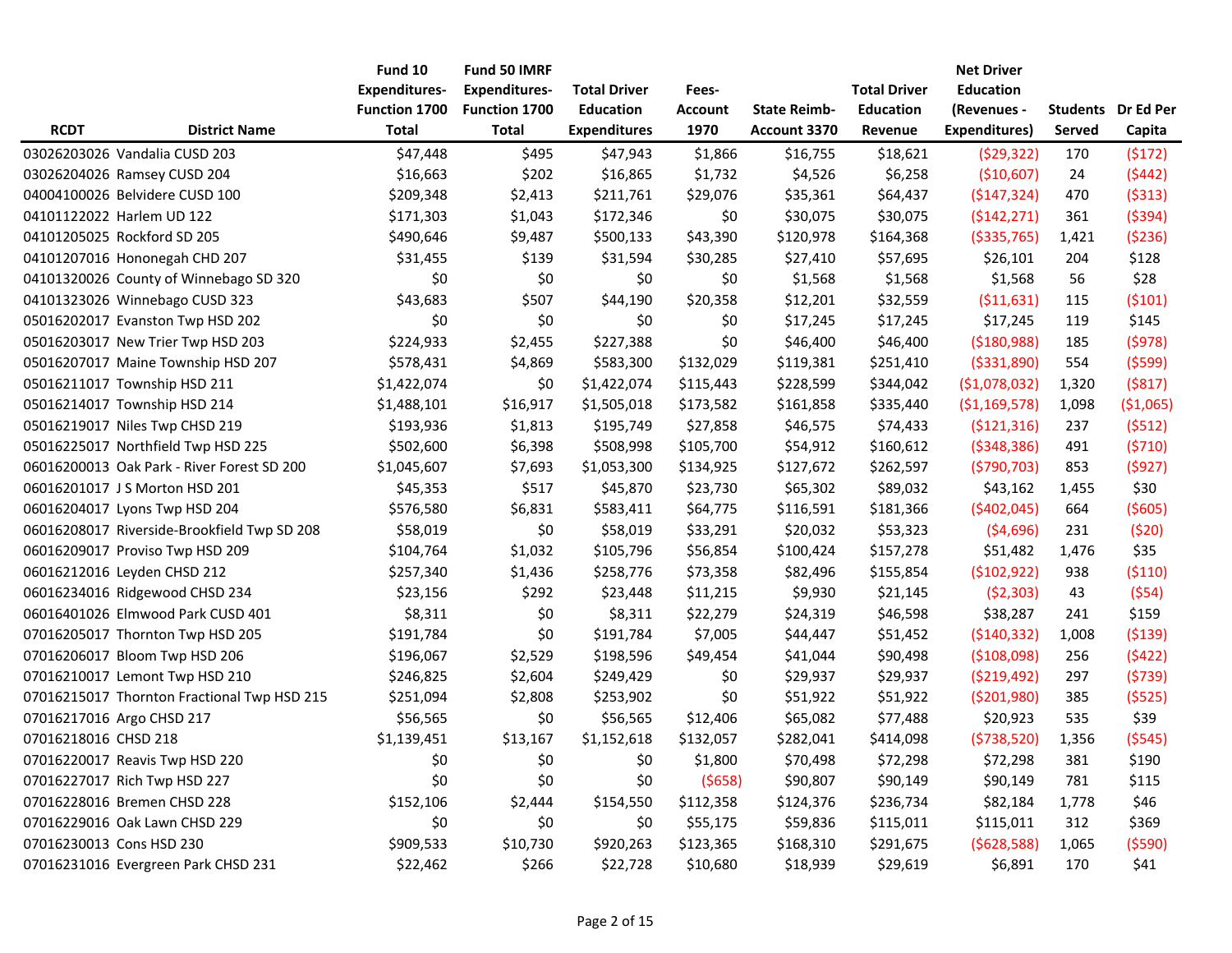|                         |                                              | Fund 10              | Fund 50 IMRF         |                     |                |                     |                     | <b>Net Driver</b>    |               |                    |
|-------------------------|----------------------------------------------|----------------------|----------------------|---------------------|----------------|---------------------|---------------------|----------------------|---------------|--------------------|
|                         |                                              | <b>Expenditures-</b> | <b>Expenditures-</b> | <b>Total Driver</b> | Fees-          |                     | <b>Total Driver</b> | <b>Education</b>     |               |                    |
|                         |                                              | <b>Function 1700</b> | Function 1700        | <b>Education</b>    | <b>Account</b> | <b>State Reimb-</b> | <b>Education</b>    | (Revenues -          |               | Students Dr Ed Per |
| <b>RCDT</b>             | <b>District Name</b>                         | <b>Total</b>         | <b>Total</b>         | <b>Expenditures</b> | 1970           | Account 3370        | Revenue             | <b>Expenditures)</b> | <b>Served</b> | Capita             |
|                         | 07016233016 Homewood Flossmoor CHSD 233      | \$301,584            | \$3,745              | \$305,329           | \$39,353       | \$63,228            | \$102,581           | (5202, 748)          | 590           | ( \$344)           |
|                         | 08008308026 Eastland CUSD 308                | \$28,378             | \$339                | \$28,717            | \$1,750        | \$9,012             | \$10,762            | (517, 955)           | 37            | (5485)             |
|                         | 08008314026 West Carroll CUSD 314            | \$74,793             | \$848                | \$75,641            | \$9,897        | \$14,998            | \$24,895            | (550, 746)           | 92            | (5552)             |
|                         | 08008399026 Chadwick-Milledgeville CUSD 399  | \$25,774             | \$322                | \$26,096            | \$2,500        | \$5,418             | \$7,918             | (518, 178)           | 45            | (5404)             |
|                         | 08043119022 East Dubuque USD 119             | \$64,587             | \$0                  | \$64,587            | \$1,860        | \$5,771             | \$7,631             | (556, 956)           | 42            | ( \$1,356)         |
|                         | 08043120022 Galena USD 120                   | \$65,678             | \$648                | \$66,326            | \$1,650        | \$8,467             | \$10,117            | (556, 209)           | 51            | (51, 102)          |
|                         | 08043205026 Warren CUSD 205                  | \$24,590             | \$286                | \$24,876            | \$2,012        | \$6,869             | \$8,881             | ( \$15,995)          | 29            | (5552)             |
|                         | 08043206026 Stockton CUSD 206                | \$16,336             | \$156                | \$16,492            | \$2,475        | \$6,681             | \$9,156             | (57, 336)            | 62            | (5118)             |
|                         | 08043210026 River Ridge CUSD 210             | \$50,478             | \$544                | \$51,022            | \$1,950        | \$5,928             | \$7,878             | (543, 144)           | 44            | (5981)             |
|                         | 08043211026 Scales Mound CUSD 211            | \$4,639              | \$55                 | \$4,694             | \$600          | \$2,706             | \$3,306             | (51, 388)            | 13            | (5107)             |
|                         | 08089145022 Freeport SD 145                  | \$139,285            | \$1,537              | \$140,822           | \$8,101        | \$53,120            | \$61,221            | (579,601)            | 269           | (5296)             |
|                         | 08089200026 Pearl City CUSD 200              | \$71,747             | \$780                | \$72,527            | \$2,800        | \$7,159             | \$9,959             | (562, 568)           | 27            | (52, 317)          |
|                         | 08089201026 Dakota CUSD 201                  | \$19,263             | \$13                 | \$19,276            | \$0            | \$10,362            | \$10,362            | (58, 914)            | 56            | (5159)             |
|                         | 08089202026 Lena Winslow CUSD 202            | \$17,246             | \$44                 | \$17,290            | \$4,365        | \$8,968             | \$13,333            | ( \$3,957)           | 44            | (590)              |
|                         | 08089203026 Orangeville CUSD 203             | \$22,628             | \$280                | \$22,908            | \$5,805        | \$3,600             | \$9,405             | ( \$13,503)          | 30            | (5450)             |
|                         | 09010001026 Fisher CUSD 1                    | \$16,874             | \$198                | \$17,072            | \$4,300        | \$7,610             | \$11,910            | (55, 162)            | 47            | (5110)             |
|                         | 09010003026 Mahomet-Seymour CUSD 3           | \$89,571             | \$1,078              | \$90,649            | \$42,900       | \$29,274            | \$72,174            | (518, 475)           | 352           | (552)              |
|                         | 09010004026 Champaign CUSD 4                 | \$170,812            | \$2,111              | \$172,923           | \$39,350       | \$88,333            | \$127,683           | (545, 240)           | 646           | (570)              |
|                         | 09010007026 Tolono CUSD 7                    | \$95,958             | \$1,142              | \$97,100            | \$0            | \$18,913            | \$18,913            | (578, 187)           | 201           | (5389)             |
|                         | 09010008026 Heritage CUSD 8                  | \$22,221             | \$273                | \$22,494            | \$2,380        | \$4,408             | \$6,788             | ( \$15,706)          | 51            | (5308)             |
|                         | 09010116022 Urbana SD 116                    | \$150,786            | \$2,781              | \$153,567           | \$14,725       | \$32,563            | \$47,288            | ( \$106, 279)        | 226           | (5470)             |
|                         | 09010193017 Rantoul Township HSD 193         | \$0                  | \$0                  | \$0                 | \$2,515        | \$23,348            | \$25,863            | \$25,863             | 239           | \$108              |
|                         | 09010305016 St Joseph Ogden CHSD 305         | \$61,965             | \$605                | \$62,570            | \$11,692       | \$18,267            | \$29,959            | ( \$32,611)          | 191           | (5171)             |
|                         | 09027005026 Gibson City-Melvin-Sibley CUSD 5 | \$0                  | \$0                  | \$0                 | \$7,800        | \$9,898             | \$17,698            | \$17,698             | 87            | \$203              |
|                         | 09027010026 Paxton-Buckley-Loda CUD 10       | \$45,766             | \$462                | \$46,228            | \$12,703       | \$16,657            | \$29,360            | ( \$16, 868)         | 159           | (5106)             |
|                         | 10011001026 Morrisonville CUSD 1             | \$26,973             | \$0                  | \$26,973            | \$2,100        | \$3,159             | \$5,259             | (521, 714)           | 34            | (5639)             |
|                         | 10011003026 Taylorville CUSD 3               | \$68,397             | \$714                | \$69,111            | \$16,593       | \$31,936            | \$48,529            | (520, 582)           | 307           | (567)              |
|                         | 10011004026 Edinburg CUSD 4                  | \$6,311              | \$74                 | \$6,385             | \$0            | \$4,046             | \$4,046             | (52, 339)            | 23            | (5102)             |
| 10011008026 Pana CUSD 8 |                                              | \$83,613             | \$988                | \$84,601            | \$4,960        | \$14,913            | \$19,873            | (564, 728)           | 187           | ( \$346)           |
|                         | 10011014024 South Fork SD 14                 | \$2,243              | \$0                  | \$2,243             | \$1,575        | \$2,943             | \$4,518             | \$2,275              | 20            | \$114              |
|                         | 10068002026 Panhandle CUSD 2                 | \$940                | \$0                  | \$940               | \$4,050        | \$5,359             | \$9,409             | \$8,469              | 47            | \$180              |
|                         | 10068003026 Hillsboro CUSD 3                 | \$95,497             | \$622                | \$96,119            | \$4,724        | \$17,479            | \$22,203            | (573, 916)           | 204           | (5362)             |
|                         | 10068012026 Litchfield CUSD 12               | \$100,257            | \$1,298              | \$101,555           | \$11,560       | \$14,973            | \$26,533            | (575, 022)           | 183           | (5410)             |
|                         | 10068022026 Nokomis CUSD 22                  | \$60,426             | \$574                | \$61,000            | \$2,470        | \$9,142             | \$11,612            | (549, 388)           | 48            | ( \$1,029)         |
|                         | 11012002C26 Marshall CUSD 2C                 | \$61,456             | \$0                  | \$61,456            | \$0            | \$13,377            | \$13,377            | (548,079)            | 133           | ( \$361)           |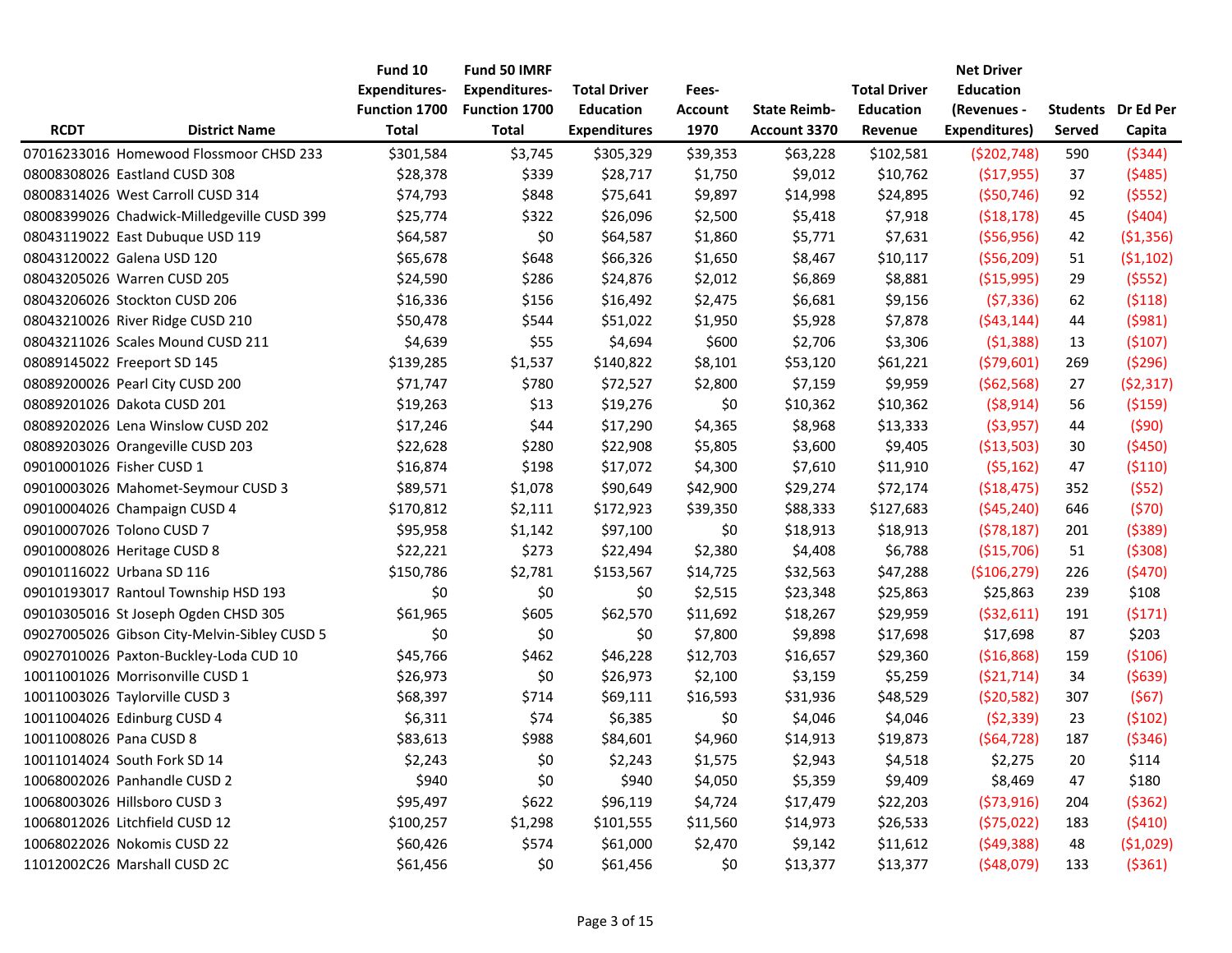|                          |                                         | Fund 10              | <b>Fund 50 IMRF</b>  |                     |                |                     |                     | <b>Net Driver</b>    |               |                           |
|--------------------------|-----------------------------------------|----------------------|----------------------|---------------------|----------------|---------------------|---------------------|----------------------|---------------|---------------------------|
|                          |                                         | <b>Expenditures-</b> | <b>Expenditures-</b> | <b>Total Driver</b> | Fees-          |                     | <b>Total Driver</b> | <b>Education</b>     |               |                           |
|                          |                                         | <b>Function 1700</b> | <b>Function 1700</b> | <b>Education</b>    | <b>Account</b> | <b>State Reimb-</b> | <b>Education</b>    | (Revenues -          |               | <b>Students</b> Dr Ed Per |
| <b>RCDT</b>              | <b>District Name</b>                    | <b>Total</b>         | <b>Total</b>         | <b>Expenditures</b> | 1970           | <b>Account 3370</b> | Revenue             | <b>Expenditures)</b> | <b>Served</b> | Capita                    |
|                          | 11012003C26 Martinsville CUSD 3C        | \$12,072             | \$115                | \$12,187            | \$2,438        | \$3,402             | \$5,840             | (56, 347)            | 30            | (5212)                    |
|                          | 11012004C26 Casey-Westfield CUSD 4C     | \$13,035             | \$186                | \$13,221            | \$6,400        | \$11,539            | \$17,939            | \$4,718              | 135           | \$35                      |
|                          | 11015001026 Charleston CUSD 1           | \$3,146              | \$0                  | \$3,146             | \$5,550        | \$30,583            | \$36,133            | \$32,987             | 224           | \$147                     |
|                          | 11015002026 Mattoon CUSD 2              | \$0                  | \$0                  | \$0                 | \$0            | \$40,131            | \$40,131            | \$40,131             | 451           | \$89                      |
|                          | 11015005026 Oakland CUSD 5              | \$7,011              | \$35                 | \$7,046             | \$1,400        | \$3,704             | \$5,104             | (51, 942)            | 30            | (565)                     |
|                          | 11018003026 Neoga CUSD 3                | \$36,553             | \$428                | \$36,981            | \$5,240        | \$10,310            | \$15,550            | (521, 431)           | 94            | (5228)                    |
|                          | 11018077026 Cumberland CUSD 77          | \$103,389            | \$1,410              | \$104,799           | \$2,050        | \$11,894            | \$13,944            | (590, 855)           | 53            | (51, 714)                 |
|                          | 11021301026 Tuscola CUSD 301            | \$0                  | \$0                  | \$0                 | \$2,450        | \$15,359            | \$17,809            | \$17,809             | 120           | \$148                     |
|                          | 11021302026 Villa Grove CUSD 302        | \$0                  | \$0                  | \$0                 | \$0            | \$8,562             | \$8,562             | \$8,562              | 54            | \$159                     |
|                          | 11021305026 Arthur CUSD 305             | \$3,766              | \$55                 | \$3,821             | \$0            | \$7,748             | \$7,748             | \$3,927              | 117           | \$34                      |
|                          | 11021306026 Arcola CUSD 306             | \$16,441             | \$149                | \$16,590            | \$1,650        | \$6,624             | \$8,274             | ( \$8,316)           | 103           | (581)                     |
|                          | 11023001026 Shiloh CUSD 1               | \$2,309              | \$0                  | \$2,309             | \$0            | \$3,831             | \$3,831             | \$1,522              | 32            | \$48                      |
|                          | 11023003026 Kansas CUSD 3               | \$12,547             | \$129                | \$12,676            | \$0            | \$2,806             | \$2,806             | (59, 870)            | 29            | ( \$340)                  |
| 11023004026 Paris CUSD 4 |                                         | \$0                  | \$0                  | \$0                 | \$0            | \$8,783             | \$8,783             | \$8,783              | 82            | \$107                     |
|                          | 11023006026 Edgar County CUD 6          | \$3,041              | \$40                 | \$3,081             | \$3,590        | \$4,938             | \$8,528             | \$5,447              | 25            | \$218                     |
|                          | 11023095025 Paris-Union SD 95           | \$0                  | \$0                  | \$0                 | \$0            | \$13,290            | \$13,290            | \$13,290             | 132           | \$101                     |
|                          | 11070300026 Sullivan CUSD 300           | \$31,429             | \$333                | \$31,762            | \$0            | \$13,904            | \$13,904            | (\$17,858)           | 165           | (5108)                    |
|                          | 11070302026 Okaw Valley CUSD 302        | \$16,413             | \$139                | \$16,552            | \$1,556        | \$6,059             | \$7,615             | ( \$8,937)           | 50            | (5179)                    |
|                          | 11087001026 Windsor CUSD 1              | \$2,715              | \$22                 | \$2,737             | \$0            | \$4,583             | \$4,583             | \$1,846              | 23            | \$80                      |
|                          | 11087003A26 Cowden-Herrick CUSD 3A      | \$6,319              | \$73                 | \$6,392             | \$3,400        | \$5,212             | \$8,612             | \$2,220              | 49            | \$45                      |
|                          | 11087004026 Shelbyville CUSD 4          | \$29,296             | \$408                | \$29,704            | \$5,000        | \$13,752            | \$18,752            | ( \$10,952)          | 169           | (565)                     |
|                          | 11087005A26 Stewardson-Strasburg CUD 5A | \$28,070             | \$130                | \$28,200            | \$3,750        | \$4,836             | \$8,586             | ( \$19,614)          | 29            | (5676)                    |
|                          | 11087021026 Central A & M CUD 21        | \$43,927             | \$0                  | \$43,927            | \$8,300        | \$12,877            | \$21,177            | (522, 750)           | 57            | (5399)                    |
|                          | 12013010026 Clay City CUSD 10           | \$14,652             | \$209                | \$14,861            | \$2,330        | \$3,401             | \$5,731             | (59, 130)            | 36            | (5254)                    |
|                          | 12013025026 North Clay CUSD 25          | \$16,209             | \$209                | \$16,418            | \$3,626        | \$6,312             | \$9,938             | (56, 480)            | 68            | (595)                     |
|                          | 12013035026 Flora CUSD 35               | \$0                  | \$0                  | \$0                 | \$0            | \$13,781            | \$13,781            | \$13,781             | 141           | \$98                      |
|                          | 12017001026 Hutsonville CUSD 1          | \$22,986             | \$0                  | \$22,986            | \$0            | \$4,432             | \$4,432             | (\$18,554)           | 32            | (5580)                    |
|                          | 12017002026 Robinson CUSD 2             | \$28,529             | \$369                | \$28,898            | \$0            | \$16,713            | \$16,713            | (512, 185)           | 213           | (557)                     |
|                          | 12017003026 Palestine CUSD 3            | \$17,552             | \$192                | \$17,744            | \$2,605        | \$4,466             | \$7,071             | (\$10,673)           | 33            | (5323)                    |
|                          | 12017004026 Oblong CUSD 4               | \$73,727             | \$994                | \$74,721            | \$3,555        | \$7,165             | \$10,720            | (564,001)            | 61            | ( \$1,049)                |
|                          | 12040001026 Jasper County CUD 1         | \$86,861             | \$1,134              | \$87,995            | \$7,430        | \$16,623            | \$24,053            | (563,942)            | 151           | (5423)                    |
|                          | 12051010026 Red Hill CUSD 10            | \$63,451             | \$786                | \$64,237            | \$1,550        | \$12,415            | \$13,965            | (550, 272)           | 71            | (5708)                    |
|                          | 12051020026 Lawrence County CUD 20      | \$38,947             | \$521                | \$39,468            | \$1,815        | \$13,908            | \$15,723            | (\$23,745)           | 91            | (5261)                    |
|                          | 12080001026 East Richland CUSD 1        | \$46,534             | \$384                | \$46,918            | \$19,963       | \$21,725            | \$41,688            | (55, 230)            | 262           | (520)                     |
|                          | 12080002026 West Richland CUSD 2        | \$8,870              | \$120                | \$8,990             | \$5,765        | \$5,783             | \$11,548            | \$2,558              | 36            | \$71                      |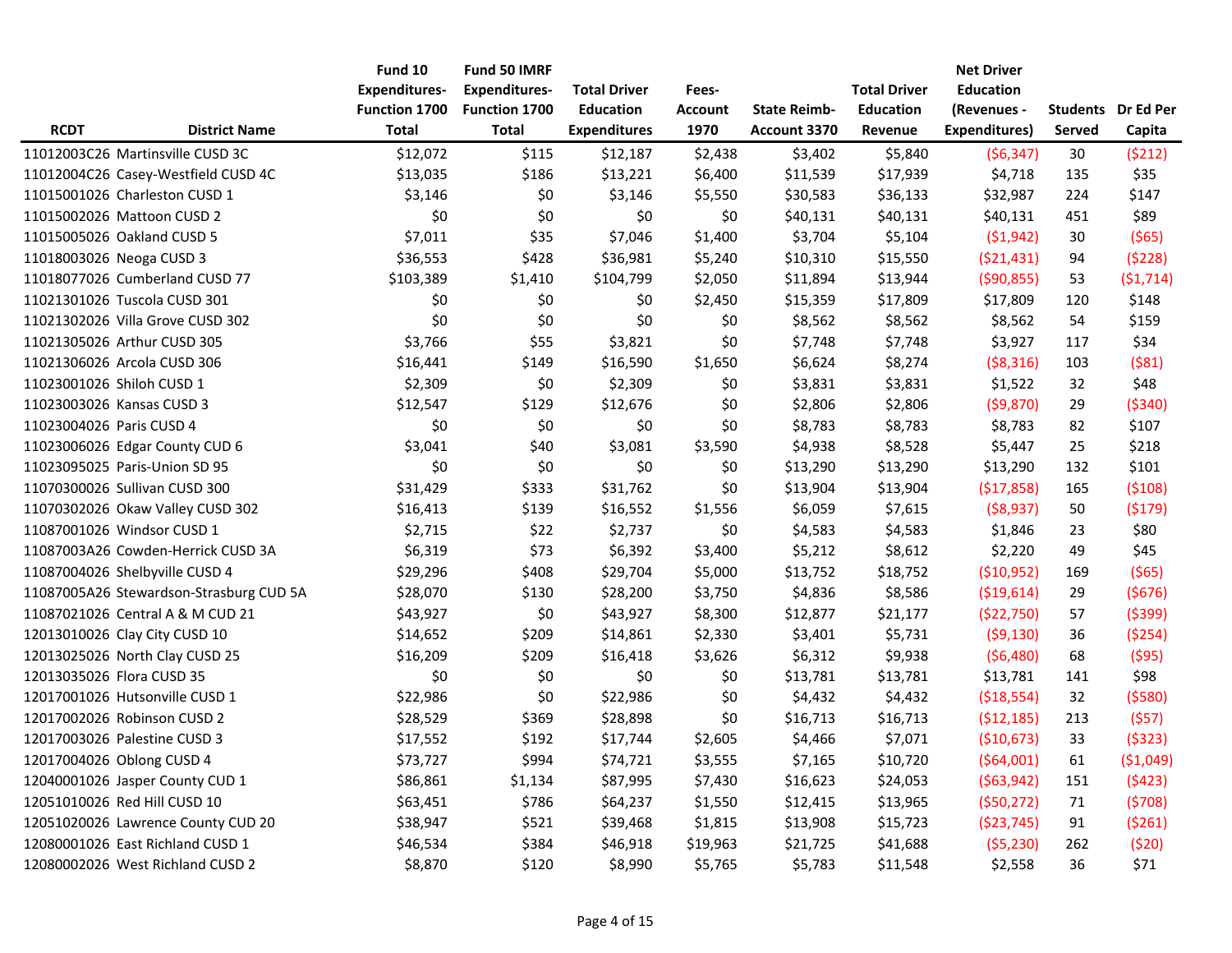|             |                                        | Fund 10              | Fund 50 IMRF         |                     |           |                     |                     | <b>Net Driver</b>    |               |                           |
|-------------|----------------------------------------|----------------------|----------------------|---------------------|-----------|---------------------|---------------------|----------------------|---------------|---------------------------|
|             |                                        | <b>Expenditures-</b> | <b>Expenditures-</b> | <b>Total Driver</b> | Fees-     |                     | <b>Total Driver</b> | <b>Education</b>     |               |                           |
|             |                                        | <b>Function 1700</b> | <b>Function 1700</b> | <b>Education</b>    | Account   | <b>State Reimb-</b> | <b>Education</b>    | (Revenues -          |               | <b>Students</b> Dr Ed Per |
| <b>RCDT</b> | <b>District Name</b>                   | Total                | <b>Total</b>         | <b>Expenditures</b> | 1970      | <b>Account 3370</b> | Revenue             | <b>Expenditures)</b> | <b>Served</b> | Capita                    |
|             | 13014001026 Carlyle CUSD 1             | \$26,519             | \$484                | \$27,003            | \$11,015  | \$14,076            | \$25,091            | (51, 912)            | 144           | (513)                     |
|             | 13014003026 Wesclin CUSD 3             | \$58,987             | \$901                | \$59,888            | \$12,285  | \$15,320            | \$27,605            | (532, 283)           | 91            | ( \$355)                  |
|             | 13014071016 Central CHSD 71            | \$0                  | \$0                  | \$0                 | \$0       | \$40,571            | \$40,571            | \$40,571             | 354           | \$115                     |
|             | 13058100026 Patoka CUSD 100            | \$4,497              | \$0                  | \$4,497             | \$1,200   | \$2,562             | \$3,762             | (5735)               | 23            | (532)                     |
|             | 13058200017 Centralia HSD 200          | \$191,324            | \$2,098              | \$193,422           | \$0       | \$22,006            | \$22,006            | (5171, 416)          | 213           | ( \$805)                  |
|             | 13058401026 South Central CUD 401      | \$20,453             | \$211                | \$20,664            | \$3,840   | \$7,814             | \$11,654            | ( \$9,010)           | 72            | (5125)                    |
|             | 13058501026 Sandoval CUSD 501          | \$14,883             | \$12                 | \$14,895            | \$0       | \$8,794             | \$8,794             | (56, 101)            | 30            | (5203)                    |
|             | 13058600016 Salem CHSD 600             | \$19,173             | \$220                | \$19,393            | \$8,600   | \$28,846            | \$37,446            | \$18,053             | 174           | \$104                     |
|             | 13058722026 Odin PSD 722               | \$9,795              | \$127                | \$9,922             | \$0       | \$3,307             | \$3,307             | (56, 615)            | 24            | (5276)                    |
|             | 13095010026 West Washington Co CUD 10  | \$45,902             | \$498                | \$46,400            | \$3,817   | \$5,226             | \$9,043             | ( \$37, 357)         | 56            | (5667)                    |
|             | 13095099016 Nashville CHSD 99          | \$56,159             | \$734                | \$56,893            | \$0       | \$15,006            | \$15,006            | (541,887)            | 147           | (5285)                    |
|             | 15016299025 City of Chicago SD 299     | \$3,683,197          | \$0                  | \$3,683,197         | \$549,122 | \$3,632,120         | \$4,181,242         | \$498,045            | 26,363        | \$19                      |
|             | 16019424026 Genoa Kingston CUSD 424    | \$55,814             | \$132                | \$55,946            | \$0       | \$4,170             | \$4,170             | ( \$51,776)          | 125           | (5414)                    |
|             | 16019425026 Indian Creek CUSD 425      | \$22,743             | \$0                  | \$22,743            | \$3,170   | \$6,829             | \$9,999             | (\$12,744)           | 35            | ( \$364)                  |
|             | 16019426026 Hiawatha CUSD 426          | \$10,605             | \$0                  | \$10,605            | \$3,025   | \$4,903             | \$7,928             | (52, 677)            | 54            | (550)                     |
|             | 16019427026 Sycamore CUSD 427          | \$200,199            | \$2,176              | \$202,375           | \$0       | \$35,073            | \$35,073            | ( \$167, 302)        | 259           | (5646)                    |
|             | 16019428026 DeKalb CUSD 428            | \$359,632            | \$2,571              | \$362,203           | \$26,945  | \$45,984            | \$72,929            | (5289, 274)          | 321           | (5901)                    |
|             | 16019429026 Hinckley Big Rock CUSD 429 | \$0                  | \$0                  | \$0                 | \$4,430   | \$6,665             | \$11,095            | \$11,095             | 62            | \$179                     |
|             | 16019430026 Sandwich CUSD 430          | \$1,877              | \$14                 | \$1,891             | \$14,194  | \$20,265            | \$34,459            | \$32,568             | 126           | \$258                     |
|             | 16019432026 Somonauk CUSD 432          | \$39,756             | \$496                | \$40,252            | \$14,152  | \$11,299            | \$25,451            | ( \$14, 801)         | 61            | (5243)                    |
|             | 17020015026 Clinton CUSD 15            | \$92,168             | \$1,163              | \$93,331            | \$10,106  | \$19,420            | \$29,526            | ( \$63, 805)         | 222           | (5287)                    |
|             | 17020018026 Blue Ridge CUSD 18         | \$48,870             | \$548                | \$49,418            | \$4,705   | \$8,619             | \$13,324            | ( \$36,094)          | 101           | (5357)                    |
|             | 17053005026 Woodland CUSD 5            | \$0                  | \$0                  | \$0                 | \$0       | \$5,246             | \$5,246             | \$5,246              | 41            | \$128                     |
|             | 17053006J26 Tri Point CUSD 6-J         | \$10,984             | \$0                  | \$10,984            | \$1,250   | \$5,462             | \$6,712             | (54, 272)            | 26            | (5164)                    |
|             | 17053008026 Prairie Central CUSD 8     | \$0                  | \$0                  | \$0                 | \$9,253   | \$21,395            | \$30,648            | \$30,648             | 159           | \$193                     |
|             | 17053074027 Flanagan-Cornell Dist 74   | \$0                  | \$0                  | \$0                 | \$375     | \$6,865             | \$7,240             | \$7,240              | 32            | \$226                     |
|             | 17053090017 Pontiac Twp HSD 90         | \$75,827             | \$970                | \$76,797            | \$6,438   | \$26,830            | \$33,268            | (543,529)            | 299           | ( \$146)                  |
|             | 17053230017 Dwight Twp HSD 230         | \$0                  | \$0                  | \$0                 | \$3,940   | \$10,508            | \$14,448            | \$14,448             | 73            | \$198                     |
|             | 17064002026 LeRoy CUSD 2               | \$57,756             | \$759                | \$58,515            | \$6,796   | \$6,913             | \$13,709            | (544,806)            | 71            | (5631)                    |
|             | 17064003026 Tri Valley CUSD 3          | \$55,520             | \$795                | \$56,315            | \$0       | \$9,365             | \$9,365             | (546,950)            | 67            | (5701)                    |
|             | 17064004026 Heyworth CUSD 4            | \$72,659             | \$1,034              | \$73,693            | \$8,150   | \$8,997             | \$17,147            | ( \$56, 546)         | 60            | (5942)                    |
|             | 17064005026 McLean County USD 5        | \$16,154             | \$309                | \$16,463            | \$126,115 | \$105,349           | \$231,464           | \$215,001            | 1,419         | \$152                     |
|             | 17064007026 Lexington CUSD 7           | \$20,922             | \$258                | \$21,180            | \$6,625   | \$4,132             | \$10,757            | (510, 423)           | 27            | ( \$386)                  |
|             | 17064016026 Olympia CUSD 16            | \$18,232             | \$199                | \$18,431            | \$5,077   | \$8,357             | \$13,434            | (54, 997)            | $71\,$        | (570)                     |
|             | 17064019026 Ridgeview CUSD 19          | \$40,176             | \$0                  | \$40,176            | \$4,619   | \$7,064             | \$11,683            | (528, 493)           | 32            | ( \$890)                  |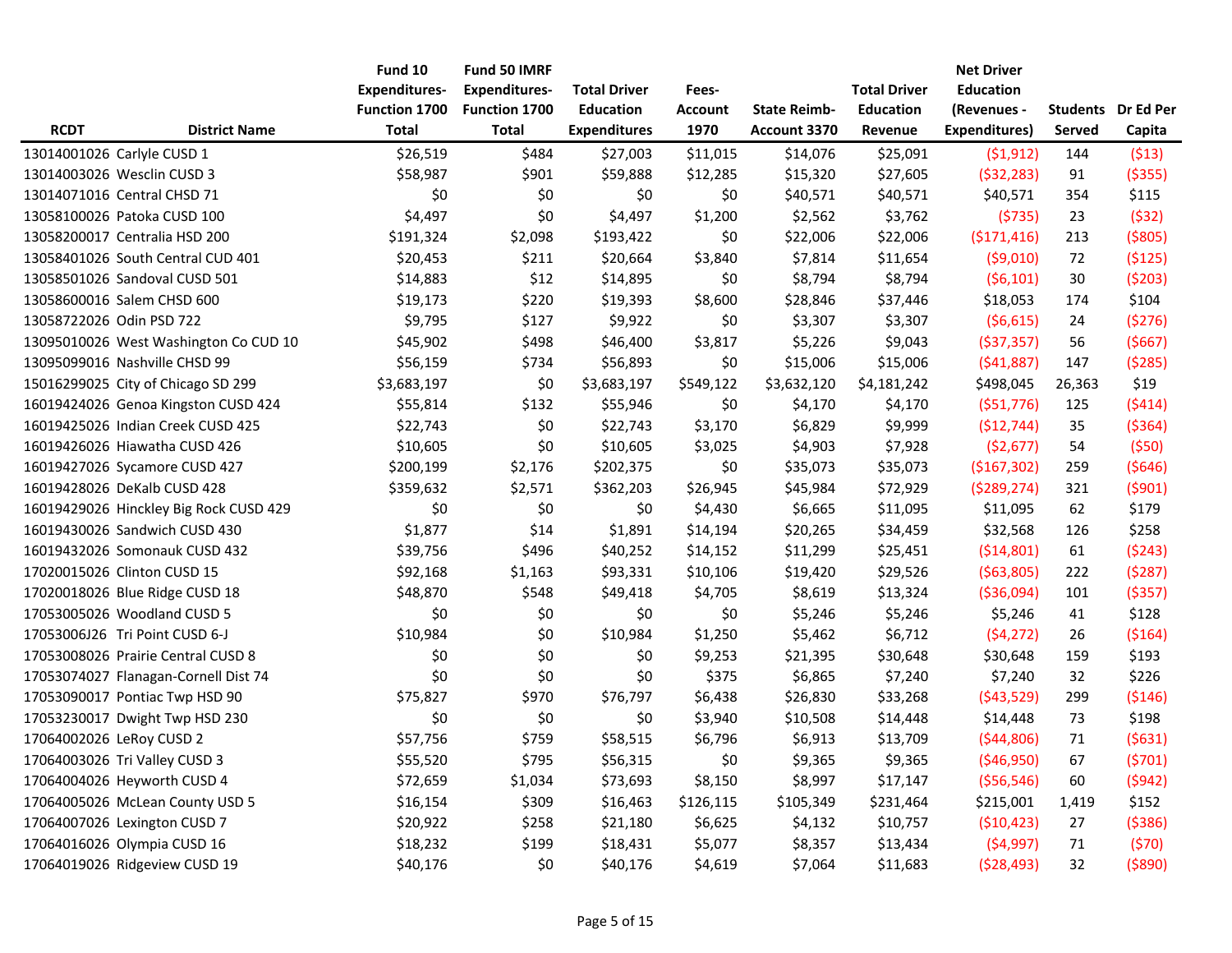|                      |                                              | Fund 10              | Fund 50 IMRF         |                     |                |                     |                     | <b>Net Driver</b>    |               |                           |
|----------------------|----------------------------------------------|----------------------|----------------------|---------------------|----------------|---------------------|---------------------|----------------------|---------------|---------------------------|
|                      |                                              | <b>Expenditures-</b> | <b>Expenditures-</b> | <b>Total Driver</b> | Fees-          |                     | <b>Total Driver</b> | <b>Education</b>     |               |                           |
|                      |                                              | <b>Function 1700</b> | <b>Function 1700</b> | <b>Education</b>    | <b>Account</b> | <b>State Reimb-</b> | <b>Education</b>    | (Revenues -          |               | <b>Students</b> Dr Ed Per |
| <b>RCDT</b>          | <b>District Name</b>                         | Total                | <b>Total</b>         | <b>Expenditures</b> | 1970           | <b>Account 3370</b> | Revenue             | <b>Expenditures)</b> | <b>Served</b> | Capita                    |
|                      | 17064087025 Bloomington SD 87                | \$32,314             | \$426                | \$32,740            | \$1,955        | \$6,318             | \$8,273             | (\$24,467)           | 24            | (51,019)                  |
|                      | 19022086017 Hinsdale Twp HSD 86              | \$678,616            | \$6,683              | \$685,299           | \$53,550       | \$74,433            | \$127,983           | ( \$557, 316)        | 347           | ( \$1,606)                |
|                      | 19022087017 Glenbard Twp HSD 87              | \$0                  | \$0                  | \$0                 | \$363,736      | \$233,077           | \$596,813           | \$596,813            | 1,551         | \$385                     |
|                      | 19022088016 DuPage HSD 88                    | \$215,281            | \$0                  | \$215,281           | \$71,099       | \$156,588           | \$227,687           | \$12,406             | 1,180         | \$11                      |
| 19022094016 CHSD 94  |                                              | \$0                  | \$0                  | \$0                 | \$0            | \$45,703            | \$45,703            | \$45,703             | 454           | \$101                     |
| 19022099016 CHSD 99  |                                              | \$808,945            | \$9,881              | \$818,826           | \$0            | \$122,200           | \$122,200           | (5696, 626)          | 648           | ( \$1,075)                |
|                      | 19022100016 Fenton CHSD 100                  | \$145,825            | \$866                | \$146,691           | \$44,725       | \$41,716            | \$86,441            | (560, 250)           | 455           | (5132)                    |
|                      | 19022108016 Lake Park CHSD 108               | \$324,461            | \$3,542              | \$328,003           | \$90,612       | \$114,196           | \$204,808           | ( \$123, 195)        | 505           | (5244)                    |
| 19022200026 CUSD 200 |                                              | \$341,679            | \$4,005              | \$345,684           | \$77,632       | \$109,837           | \$187,469           | ( \$158, 215)        | 504           | (5314)                    |
| 19022201026 CUSD 201 |                                              | \$80,677             | \$35                 | \$80,712            | \$10,165       | \$12,390            | \$22,555            | (558, 157)           | 79            | (5736)                    |
|                      | 19022202026 Lisle CUSD 202                   | \$188,642            | \$1,973              | \$190,615           | \$101,830      | \$29,134            | \$130,964           | ( \$59,651)          | 217           | (5275)                    |
|                      | 19022203026 Naperville CUSD 203              | \$0                  | \$0                  | \$0                 | \$0            | \$108,050           | \$108,050           | \$108,050            | 701           | \$154                     |
|                      | 19022204026 Indian Prairie CUSD 204          | \$0                  | \$0                  | \$0                 | \$205,147      | \$189,451           | \$394,598           | \$394,598            | 999           | \$395                     |
|                      | 19022205026 Elmhurst SD 205                  | \$183,560            | \$2,304              | \$185,864           | \$104,975      | \$82,071            | \$187,046           | \$1,182              | 491           | \$2                       |
|                      | 20024001026 Edwards County CUSD 1            | \$85,174             | \$929                | \$86,103            | \$5,150        | \$10,399            | \$15,549            | (570, 554)           | 134           | (5527)                    |
|                      | 20030007026 Gallatin CUSD 7                  | \$847                | \$0                  | \$847               | \$1,150        | \$7,413             | \$8,563             | \$7,716              | 57            | \$135                     |
|                      | 20035001026 Hardin County CUSD 1             | \$21,000             | \$290                | \$21,290            | \$140          | \$8,979             | \$9,119             | (\$12,171)           | 58            | (5210)                    |
|                      | 20076001026 Pope Co CUD 1                    | \$30,840             | \$5                  | \$30,845            | \$1,625        | \$6,635             | \$8,260             | (\$22,585)           | 44            | (5513)                    |
|                      | 20083001026 Galatia CUSD 1                   | \$0                  | \$0                  | \$0                 | \$1,350        | \$3,616             | \$4,966             | \$4,966              | 50            | \$99                      |
|                      | 20083002026 Carrier Mills-Stonefort CUSD 2   | \$68,101             | \$715                | \$68,816            | \$40           | \$4,581             | \$4,621             | (564, 195)           | 35            | (51,834)                  |
|                      | 20083003026 Harrisburg CUSD 3                | \$0                  | \$0                  | \$0                 | \$4,700        | \$22,972            | \$27,672            | \$27,672             | 179           | \$155                     |
|                      | 20083004026 Eldorado CUSD 4                  | \$55,259             | \$498                | \$55,757            | \$850          | \$13,027            | \$13,877            | (541,880)            | 134           | (5313)                    |
|                      | 20093348026 Wabash CUSD 348                  | \$0                  | \$0                  | \$0                 | \$6,425        | \$17,330            | \$23,755            | \$23,755             | 207           | \$115                     |
|                      | 20096100026 Wayne City CUSD 100              | \$13,811             | \$151                | \$13,962            | \$0            | \$5,362             | \$5,362             | ( \$8,600)           | 86            | ( \$100)                  |
|                      | 20096200026 North Wayne CUSD 200             | \$23,468             | \$0                  | \$23,468            | \$1,380        | \$5,412             | \$6,792             | ( \$16,676)          | 33            | (5505)                    |
|                      | 20096225016 Fairfield Comm H S Dist 225      | \$0                  | \$0                  | \$0                 | \$0            | \$15,047            | \$15,047            | \$15,047             | 187           | \$80                      |
|                      | 20097001026 Grayville CUSD 1                 | \$7,794              | \$10                 | \$7,804             | \$0            | \$3,147             | \$3,147             | (54, 657)            | 36            | (5129)                    |
|                      | 20097003026 Norris City-Omaha-Enfield CUSD 3 | \$27,357             | \$0                  | \$27,357            | \$550          | \$8,429             | \$8,979             | (518, 378)           | 82            | (5224)                    |
|                      | 20097005026 Carmi-White County CUSD 5        | \$84,380             | \$1,141              | \$85,521            | \$4,970        | \$16,082            | \$21,052            | (564, 469)           | 104           | (5620)                    |
|                      | 21028099026 Christopher USD 99               | \$0                  | \$0                  | \$0                 | \$0            | \$8,654             | \$8,654             | \$8,654              | 68            | \$127                     |
|                      | 21028103013 Benton Cons HSD 103              | \$101,490            | \$986                | \$102,476           | \$2,960        | \$19,201            | \$22,161            | ( \$80, 315)         | 285           | (5282)                    |
|                      | 21028168026 Frankfort CUSD 168               | \$259,310            | \$1,626              | \$260,936           | \$0            | \$22,445            | \$22,445            | (5238, 491)          | 152           | ( \$1,569)                |
|                      | 21028174026 Thompsonville CUSD 174           | \$14,998             | \$156                | \$15,154            | \$800          | \$4,280             | \$5,080             | ( \$10,074)          | 20            | (5504)                    |
|                      | 21028188026 Zeigler-Royalton CUSD 188        | \$55,628             | \$644                | \$56,272            | \$0            | \$6,901             | \$6,901             | (549, 371)           | 35            | (51, 411)                 |
|                      | 21028196026 Sesser-Valier CUSD 196           | \$55,422             | \$573                | \$55,995            | \$800          | \$8,018             | \$8,818             | (547, 177)           | 92            | (5513)                    |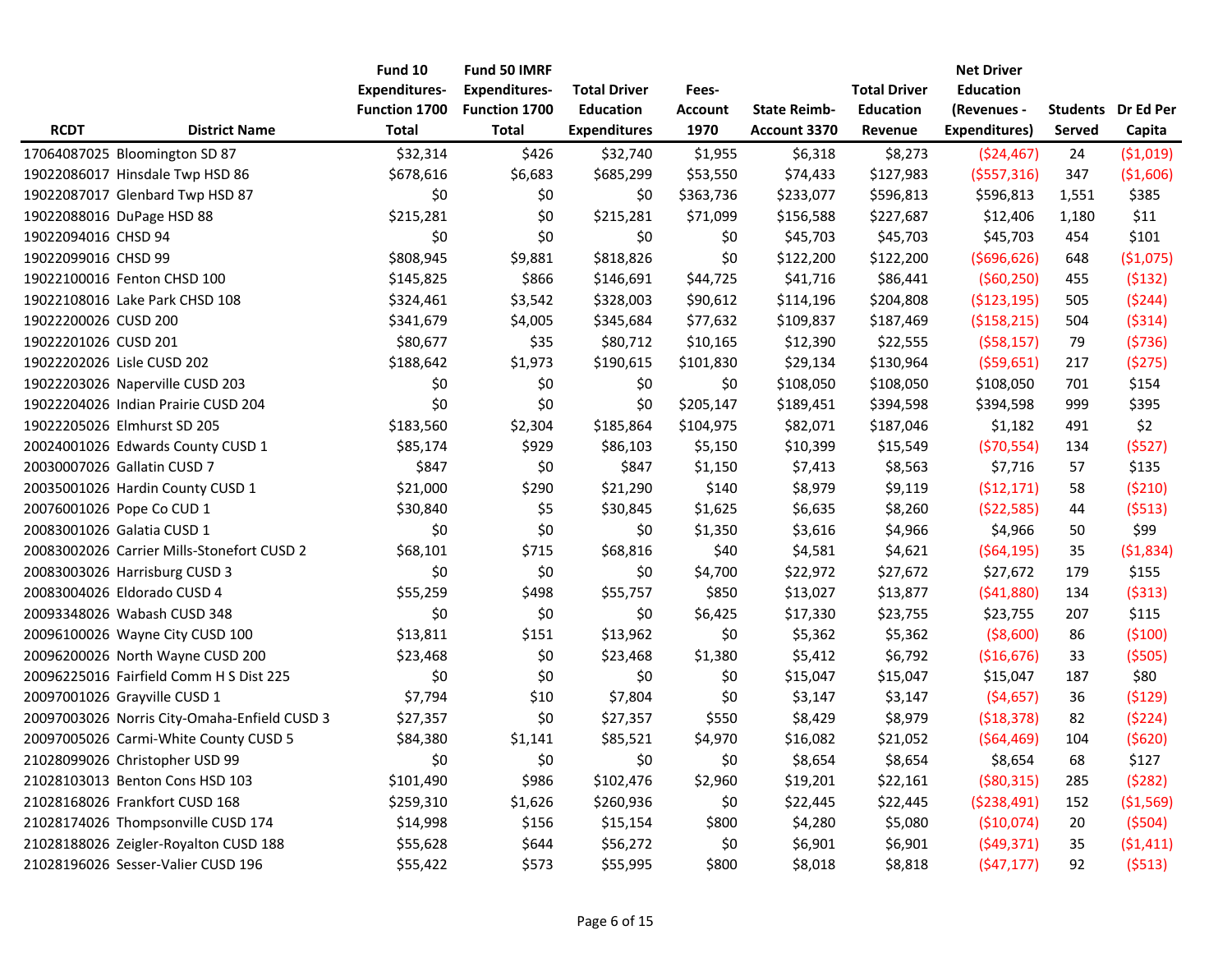|                       |                                               | Fund 10              | Fund 50 IMRF         |                     |                |                     |                     | <b>Net Driver</b>    |        |                    |
|-----------------------|-----------------------------------------------|----------------------|----------------------|---------------------|----------------|---------------------|---------------------|----------------------|--------|--------------------|
|                       |                                               | <b>Expenditures-</b> | <b>Expenditures-</b> | <b>Total Driver</b> | Fees-          |                     | <b>Total Driver</b> | <b>Education</b>     |        |                    |
|                       |                                               | <b>Function 1700</b> | <b>Function 1700</b> | <b>Education</b>    | <b>Account</b> | <b>State Reimb-</b> | <b>Education</b>    | (Revenues -          |        | Students Dr Ed Per |
| <b>RCDT</b>           | <b>District Name</b>                          | <b>Total</b>         | <b>Total</b>         | <b>Expenditures</b> | 1970           | Account 3370        | Revenue             | <b>Expenditures)</b> | Served | Capita             |
|                       | 21100001026 Johnston City CUSD 1              | \$65,782             | \$682                | \$66,464            | \$9,305        | \$10,631            | \$19,936            | (546, 528)           | 97     | (5480)             |
|                       | 21100002026 Marion CUSD 2                     | \$0                  | \$0                  | \$0                 | \$9,400        | \$45,801            | \$55,201            | \$55,201             | 267    | \$207              |
|                       | 21100003026 Crab Orchard CUSD 3               | \$0                  | \$0                  | \$0                 | \$1,372        | \$5,727             | \$7,099             | \$7,099              | 37     | \$192              |
|                       | 21100004026 Herrin CUSD 4                     | \$0                  | \$0                  | \$0                 | \$0            | \$27,526            | \$27,526            | \$27,526             | 196    | \$140              |
|                       | 21100005026 Carterville CUSD 5                | \$77,227             | \$785                | \$78,012            | \$0            | \$19,689            | \$19,689            | (558, 323)           | 130    | (5449)             |
|                       | 22029001026 Astoria CUSD 1                    | \$2,749              | \$22                 | \$2,771             | \$50           | \$4,110             | \$4,160             | \$1,389              | 41     | \$34               |
| 22029002026 VITCUSD 2 |                                               | \$0                  | \$0                  | \$0                 | \$0            | \$4,438             | \$4,438             | \$4,438              | 34     | \$131              |
|                       | 22029003026 CUSD 3 Fulton County              | \$25,819             | \$0                  | \$25,819            | \$0            | \$4,772             | \$4,772             | ( \$21,047)          | 33     | (5638)             |
|                       | 22029004026 Spoon River Valley CUSD 4         | \$12,617             | \$143                | \$12,760            | \$650          | \$5,183             | \$5,833             | (56, 927)            | 27     | (5257)             |
|                       | 22029066025 Canton Union SD 66                | \$75,663             | \$619                | \$76,282            | \$12,435       | \$26,218            | \$38,653            | ( \$37, 629)         | 314    | (5120)             |
|                       | 22029097026 Lewistown CUSD 97                 | \$18,594             | \$211                | \$18,805            | \$9,370        | \$8,458             | \$17,828            | (5977)               | 92     | (511)              |
|                       | 22085005026 Schuyler-Industry CUSD 5          | \$32,498             | \$0                  | \$32,498            | \$0            | \$14,052            | \$14,052            | ( \$18,446)          | 187    | (599)              |
|                       | 24032001026 Coal City CUSD 1                  | \$0                  | \$0                  | \$0                 | \$7,430        | \$25,557            | \$32,987            | \$32,987             | 138    | \$239              |
|                       | 24032073017 Gardner S Wilmington Twp HSD 73   | \$67,732             | \$774                | \$68,506            | \$4,624        | \$8,450             | \$13,074            | (555, 432)           | 56     | (5990)             |
|                       | 24032101016 Morris CHSD 101                   | \$370                | \$0                  | \$370               | \$10,540       | \$35,798            | \$46,338            | \$45,968             | 266    | \$173              |
|                       | 24032111016 Minooka CHSD 111                  | \$702,930            | \$5,810              | \$708,740           | \$66,720       | \$80,638            | \$147,358           | (5561, 382)          | 550    | (51,021)           |
|                       | 24047018016 Newark CHSD 18                    | \$41,926             | \$443                | \$42,369            | \$4,425        | \$6,343             | \$10,768            | ( \$31,601)          | 59     | (5536)             |
|                       | 24047088026 Plano CUSD 88                     | \$78,186             | \$1,032              | \$79,218            | \$17,314       | \$24,724            | \$42,038            | (537, 180)           | 140    | (5266)             |
|                       | 24047115026 Yorkville CUSD 115                | \$13,510             | \$0                  | \$13,510            | \$42,351       | \$34,252            | \$76,603            | \$63,093             | 224    | \$282              |
|                       | 24047308026 Oswego CUSD 308                   | \$757,555            | \$8,824              | \$766,379           | \$163,601      | \$174,418           | \$338,019           | (5428, 360)          | 1,067  | (5401)             |
|                       | 25033010026 Hamilton Co CUSD 10               | \$0                  | \$0                  | \$0                 | \$3,600        | \$15,960            | \$19,560            | \$19,560             | 123    | \$159              |
|                       | 25041001026 Waltonville CUSD 1                | \$0                  | \$0                  | \$0                 | \$0            | \$2,942             | \$2,942             | \$2,942              | 34     | \$87               |
|                       | 25041201017 Mt Vernon Twp HSD 201             | \$231,331            | \$2,947              | \$234,278           | \$5,984        | \$53,445            | \$59,429            | ( \$174, 849)        | 318    | ( \$550)           |
|                       | 25041204017 Webber Twp HSD 204                | \$0                  | \$0                  | \$0                 | \$0            | \$5,542             | \$5,542             | \$5,542              | 34     | \$163              |
|                       | 25041205016 Woodlawn CHSD 205                 | \$23,318             | \$266                | \$23,584            | \$2,100        | \$6,355             | \$8,455             | ( \$15, 129)         | 41     | ( \$369)           |
|                       | 26034307016 Illini West H S Dist 307          | \$87,414             | \$938                | \$88,352            | \$5,000        | \$19,884            | \$24,884            | (563, 468)           | 138    | (5460)             |
|                       | 26034316026 Warsaw CUSD 316                   | \$61,580             | \$682                | \$62,262            | \$3,150        | \$8,151             | \$11,301            | (550, 961)           | 90     | (5566)             |
|                       | 26034328024 Hamilton CCSD 328                 | \$35,943             | \$425                | \$36,368            | \$800          | \$6,694             | \$7,494             | (528, 874)           | 45     | (5642)             |
|                       | 26034337026 Southeastern CUSD 337             | \$14,108             | \$181                | \$14,289            | \$750          | \$5,754             | \$6,504             | (57, 785)            | 66     | (5118)             |
|                       | 26062103026 West Prairie CUSD 103             | \$0                  | \$0                  | \$0                 | \$2,592        | \$8,581             | \$11,173            | \$11,173             | 46     | \$243              |
|                       | 26062170026 Bushnell Prairie City CUSD 170    | \$37,046             | \$439                | \$37,485            | \$9,425        | \$6,150             | \$15,575            | (521,910)            | 81     | (5270)             |
|                       | 26062185026 Macomb CUSD 185                   | \$103,371            | \$1,182              | \$104,553           | \$3,820        | \$24,368            | \$28,188            | (576, 365)           | 267    | (5286)             |
|                       | 27036235026 West Central CUSD 235             | \$15,188             | \$183                | \$15,371            | \$3,755        | \$12,770            | \$16,525            | \$1,154              | 118    | \$10               |
|                       | 27066404026 Mercer County School District 404 | \$85,354             | \$994                | \$86,348            | \$7,500        | \$18,492            | \$25,992            | (560, 356)           | 99     | (5610)             |
|                       | 27094238026 Monmouth-Roseville CUSD 238       | \$110,323            | \$574                | \$110,897           | \$3,180        | \$28,325            | \$31,505            | (579, 392)           | 205    | (5387)             |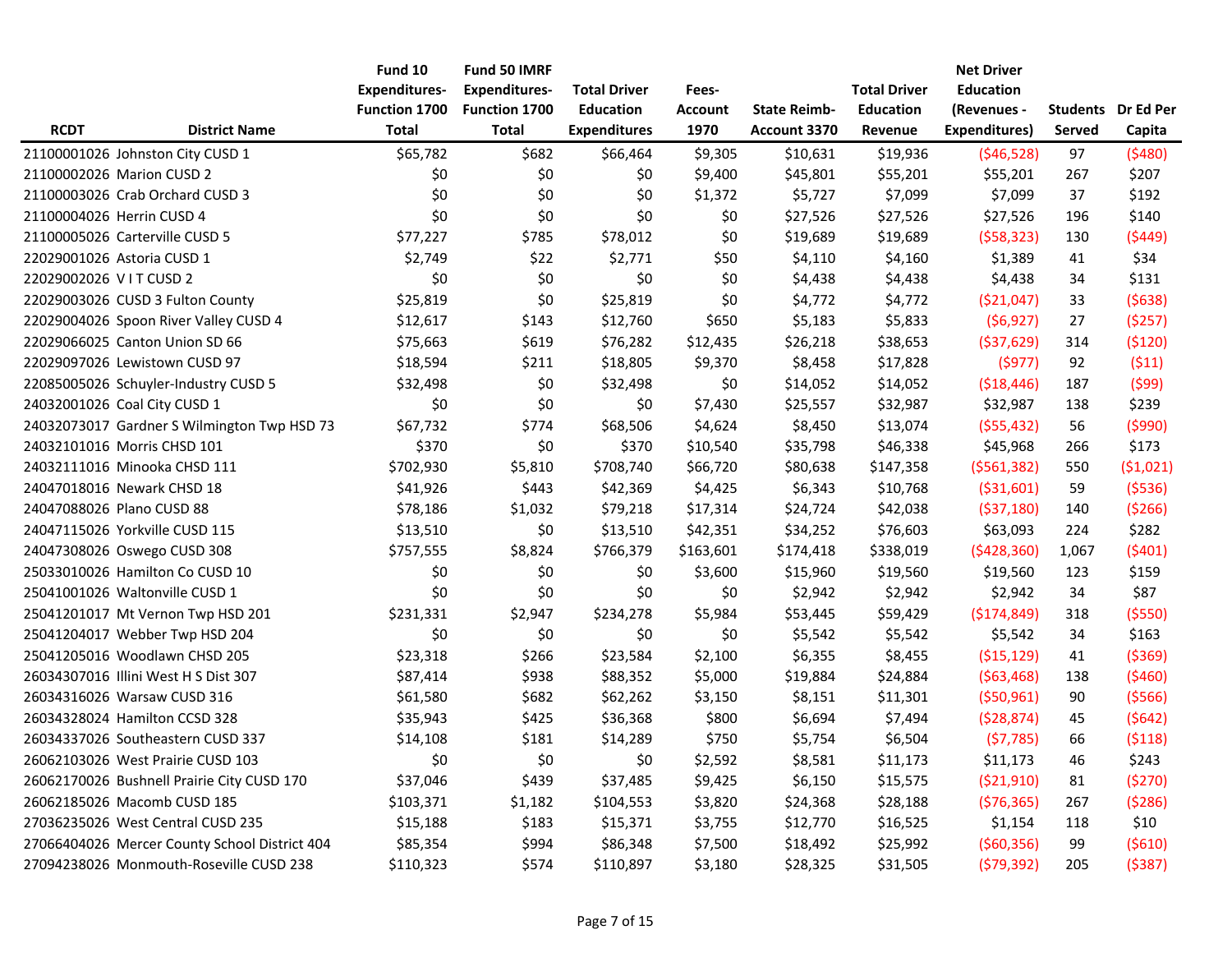|                      |                                    | Fund 10              | <b>Fund 50 IMRF</b>  |                     |                |                     |                     | <b>Net Driver</b>    |               |                           |
|----------------------|------------------------------------|----------------------|----------------------|---------------------|----------------|---------------------|---------------------|----------------------|---------------|---------------------------|
|                      |                                    | <b>Expenditures-</b> | <b>Expenditures-</b> | <b>Total Driver</b> | Fees-          |                     | <b>Total Driver</b> | <b>Education</b>     |               |                           |
|                      |                                    | <b>Function 1700</b> | <b>Function 1700</b> | <b>Education</b>    | <b>Account</b> | <b>State Reimb-</b> | <b>Education</b>    | (Revenues -          |               | <b>Students</b> Dr Ed Per |
| <b>RCDT</b>          | <b>District Name</b>               | <b>Total</b>         | <b>Total</b>         | <b>Expenditures</b> | 1970           | <b>Account 3370</b> | Revenue             | <b>Expenditures)</b> | <b>Served</b> | Capita                    |
|                      | 27094304026 United CUSD 304        | \$49,003             | \$701                | \$49,704            | \$4,380        | \$11,897            | \$16,277            | ( \$33,427)          | 94            | ( \$356)                  |
|                      | 28006103022 DePue USD 103          | \$8,096              | \$130                | \$8,226             | \$0            | \$4,426             | \$4,426             | ( \$3,800)           | 22            | (5173)                    |
|                      | 28006303026 La Moille CUSD 303     | \$10,186             | \$116                | \$10,302            | \$2,375        | \$3,671             | \$6,046             | (54, 256)            | 17            | ( \$250)                  |
|                      | 28006340026 Bureau Valley CUSD 340 | \$66,385             | \$925                | \$67,310            | \$5,850        | \$12,857            | \$18,707            | (548, 603)           | 74            | (5657)                    |
|                      | 28006500015 Princeton HSD 500      | \$117,237            | \$0                  | \$117,237           | \$4,538        | \$20,145            | \$24,683            | ( \$92, 554)         | 128           | (5723)                    |
|                      | 28006502017 Hall HSD 502           | \$108,052            | \$1,100              | \$109,152           | \$31,487       | \$24,937            | \$56,424            | (552, 728)           | 142           | (5371)                    |
|                      | 28006505016 Ohio CHSD 505          | \$4,309              | \$59                 | \$4,368             | \$673          | \$1,684             | \$2,357             | (52,011)             | 13            | ( \$155)                  |
|                      | 28037223026 Orion CUSD 223         | \$30,901             | \$366                | \$31,267            | \$4,934        | \$12,582            | \$17,516            | (\$13,751)           | 174           | (579)                     |
|                      | 28037224026 Galva CUSD 224         | \$24,595             | \$285                | \$24,880            | \$3,747        | \$5,660             | \$9,407             | (\$15,473)           | 47            | (5329)                    |
|                      | 28037225026 AlWood CUSD 225        | \$25,980             | \$296                | \$26,276            | \$2,000        | \$4,935             | \$6,935             | ( \$19, 341)         | 34            | (5569)                    |
|                      | 28037226026 Annawan CUSD 226       | \$22,574             | \$0                  | \$22,574            | \$1,550        | \$5,487             | \$7,037             | (\$15,537)           | 32            | (5486)                    |
|                      | 28037227026 Cambridge CUSD 227     | \$15,033             | \$0                  | \$15,033            | \$1,609        | \$4,411             | \$6,020             | (59,013)             | 27            | ( \$334)                  |
|                      | 28037228026 Geneseo CUSD 228       | \$149,265            | \$1,693              | \$150,958           | \$7,500        | \$32,640            | \$40,140            | ( \$110, 818)        | 380           | (5292)                    |
|                      | 28037229026 Kewanee CUSD 229       | \$90,496             | \$1,182              | \$91,678            | \$0            | \$18,290            | \$18,290            | (573, 388)           | 141           | (5520)                    |
|                      | 28037230026 Wethersfield CUSD 230  | \$29,603             | \$385                | \$29,988            | \$1,570        | \$9,914             | \$11,484            | (\$18,504)           | 45            | (5411)                    |
|                      | 28088100026 Stark County CUSD 100  | \$24,167             | \$154                | \$24,321            | \$2,450        | \$8,501             | \$10,951            | ( \$13, 370)         | 102           | (5131)                    |
|                      | 30039165016 Carbondale CHSD 165    | \$0                  | \$250                | \$250               | \$2,705        | \$37,543            | \$40,248            | \$39,998             | 242           | \$165                     |
|                      | 30039176026 Trico CUSD 176         | \$0                  | \$0                  | \$0                 | \$4,100        | \$9,622             | \$13,722            | \$13,722             | 84            | \$163                     |
|                      | 30039186026 Murphysboro CUSD 186   | \$0                  | \$0                  | \$0                 | \$4,701        | \$18,055            | \$22,756            | \$22,756             | 251           | \$91                      |
|                      | 30039196026 Elverado CUSD 196      | \$30,056             | \$261                | \$30,317            | \$0            | \$5,620             | \$5,620             | (524, 697)           | 41            | (5602)                    |
|                      | 30073101016 Pinckneyville CHSD 101 | \$10,692             | \$139                | \$10,831            | \$0            | \$15,693            | \$15,693            | \$4,862              | 202           | \$24                      |
|                      | 30073300026 Duquoin CUSD 300       | \$102,417            | \$1,156              | \$103,573           | \$5,550        | \$18,986            | \$24,536            | (579,037)            | 149           | ( \$530)                  |
| 31045046022 SD U-46  |                                    | \$442,520            | \$5,540              | \$448,060           | \$68,593       | \$168,798           | \$237,391           | ( \$210,669)         | 1,124         | (5187)                    |
|                      | 31045101022 Batavia USD 101        | \$157,272            | \$2,006              | \$159,278           | \$50,679       | \$33,018            | \$83,697            | (575,581)            | 287           | (5263)                    |
|                      | 31045129022 Aurora West USD 129    | \$479,726            | \$5,881              | \$485,607           | \$0            | \$90,578            | \$90,578            | ( \$395,029)         | 582           | (5679)                    |
|                      | 31045131022 Aurora East USD 131    | \$98                 | \$0                  | \$98                | \$0            | \$87,460            | \$87,460            | \$87,362             | 674           | \$130                     |
| 31045300026 CUSD 300 |                                    | \$259,165            | \$2,898              | \$262,063           | \$0            | \$70,974            | \$70,974            | ( \$191,089)         | 733           | (5261)                    |
|                      | 31045301026 Central CUSD 301       | \$138,880            | \$1,783              | \$140,663           | \$28,200       | \$42,555            | \$70,755            | (569,908)            | 312           | (5224)                    |
|                      | 31045302026 Kaneland CUSD 302      | \$230,597            | \$2,689              | \$233,286           | \$47,202       | \$24,157            | \$71,359            | ( \$161, 927)        | 376           | (5431)                    |
|                      | 31045303026 St Charles CUSD 303    | \$289,545            | \$2,900              | \$292,445           | \$0            | \$157,313           | \$157,313           | ( \$135, 132)        | 849           | (5159)                    |
|                      | 31045304026 Geneva CUSD 304        | \$0                  | \$0                  | \$0                 | \$0            | \$8,672             | \$8,672             | \$8,672              | 57            | \$152                     |
|                      | 32038003026 Donovan CUSD 3         | \$34,400             | \$390                | \$34,790            | \$1,830        | \$5,056             | \$6,886             | (\$27,904)           | 40            | (5698)                    |
|                      | 32038004026 Central CUSD 4         | \$42,799             | \$395                | \$43,194            | \$2,930        | \$13,733            | \$16,663            | (526, 531)           | 148           | (5179)                    |
|                      | 32038006026 Cissna Park CUSD 6     | \$3,622              | \$0                  | \$3,622             | \$0            | \$3,765             | \$3,765             | \$143                | 40            | \$4                       |
|                      | 32038009026 Iroquois County CUSD 9 | \$72,091             | \$875                | \$72,966            | \$2,800        | \$14,132            | \$16,932            | ( \$56,034)          | 83            | (5675)                    |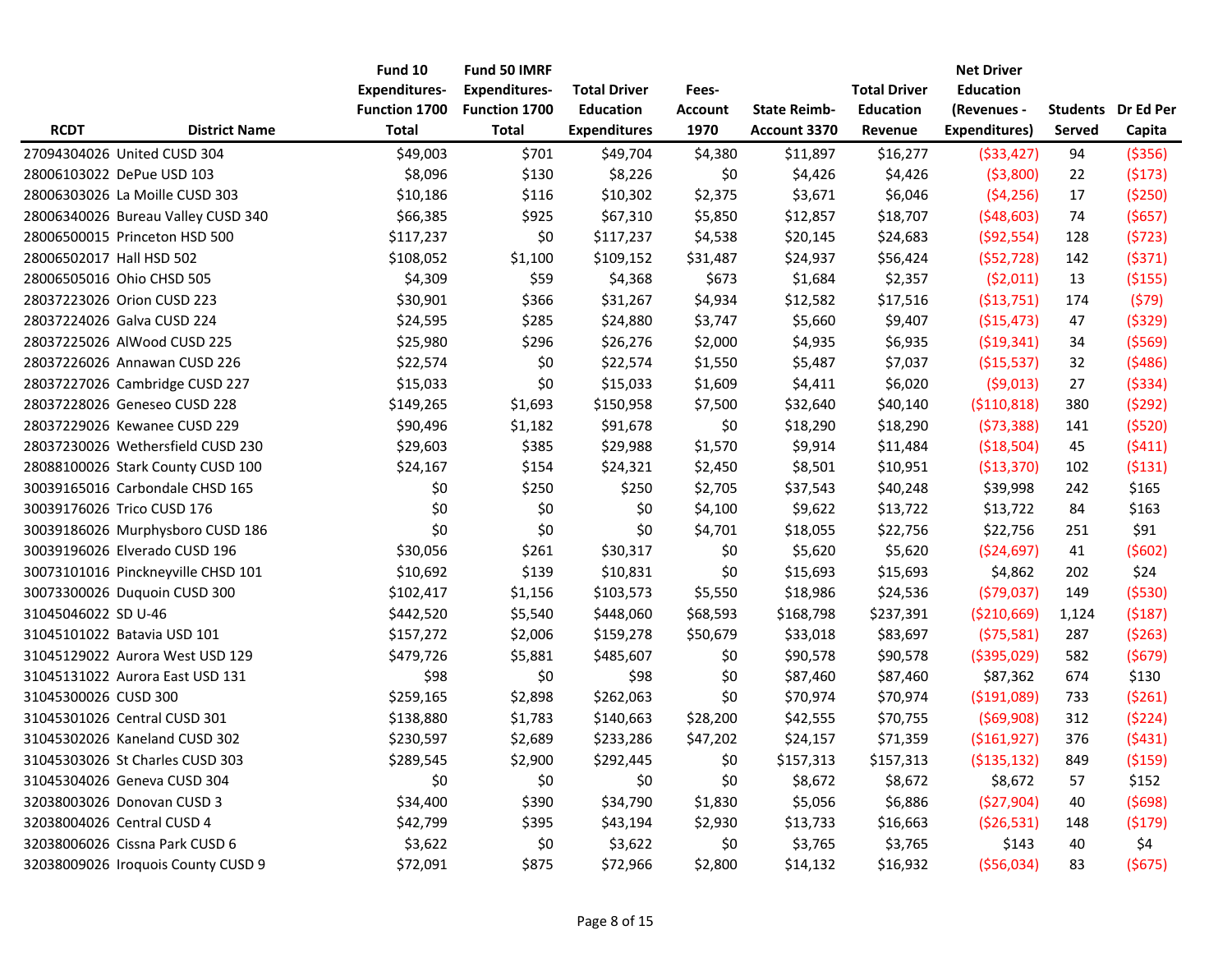|                      |                                          | Fund 10              | Fund 50 IMRF         |                     |                |                     |                     | <b>Net Driver</b>    |               |                           |
|----------------------|------------------------------------------|----------------------|----------------------|---------------------|----------------|---------------------|---------------------|----------------------|---------------|---------------------------|
|                      |                                          | <b>Expenditures-</b> | <b>Expenditures-</b> | <b>Total Driver</b> | Fees-          |                     | <b>Total Driver</b> | <b>Education</b>     |               |                           |
|                      |                                          | <b>Function 1700</b> | <b>Function 1700</b> | <b>Education</b>    | <b>Account</b> | <b>State Reimb-</b> | <b>Education</b>    | (Revenues -          |               | <b>Students</b> Dr Ed Per |
| <b>RCDT</b>          | <b>District Name</b>                     | <b>Total</b>         | <b>Total</b>         | <b>Expenditures</b> | 1970           | <b>Account 3370</b> | Revenue             | <b>Expenditures)</b> | <b>Served</b> | Capita                    |
|                      | 32038010026 Iroquois West CUSD 10        | \$81,885             | \$906                | \$82,791            | \$11,837       | \$9,702             | \$21,539            | (561, 252)           | 140           | (5438)                    |
|                      | 32038233017 Milford Twp HSD 233          | \$21,033             | \$161                | \$21,194            | \$0            | \$6,028             | \$6,028             | (\$15,166)           | 67            | (5226)                    |
|                      | 32046001026 Momence CUSD 1               | \$36,144             | \$2,320              | \$38,464            | \$9,840        | \$13,654            | \$23,494            | (\$14,970)           | 114           | (5131)                    |
|                      | 32046002026 Herscher CUSD 2              | \$43,244             | \$431                | \$43,675            | \$19,803       | \$23,318            | \$43,121            | ( \$554)             | 220           | (53)                      |
|                      | 32046005026 Manteno CUSD 5               | \$103,044            | \$1,230              | \$104,274           | \$18,003       | \$20,218            | \$38,221            | (566,053)            | 138           | (5479)                    |
|                      | 32046006026 Grant Park CUSD 6            | \$31,441             | \$414                | \$31,855            | \$5,150        | \$8,318             | \$13,468            | (518, 387)           | 36            | (5511)                    |
|                      | 32046111025 Kankakee SD 111              | \$222,519            | \$2,172              | \$224,691           | \$3,240        | \$39,852            | \$43,092            | ( \$181,599)         | 339           | (5536)                    |
|                      | 32046302016 St Anne CHSD 302             | \$15,673             | \$187                | \$15,860            | \$3,655        | \$8,202             | \$11,857            | (54,003)             | 36            | (5111)                    |
|                      | 32046307016 Bradley Bourbonnais CHSD 307 | \$145,347            | \$0                  | \$145,347           | \$60,980       | \$65,447            | \$126,427           | (518,920)            | 533           | (535)                     |
|                      | 33048202026 Knoxville CUSD 202           | \$32,783             | \$0                  | \$32,783            | \$3,895        | \$11,177            | \$15,072            | (517, 711)           | 55            | (5322)                    |
|                      | 33048205026 Galesburg CUSD 205           | \$8,654              | \$0                  | \$8,654             | \$5,481        | \$44,354            | \$49,835            | \$41,181             | 326           | \$126                     |
|                      | 33048208026 R O W V A CUSD 208           | \$52,510             | \$657                | \$53,167            | \$2,900        | \$10,540            | \$13,440            | (539, 727)           | 91            | (5437)                    |
|                      | 33048210026 Williamsfield CUSD 210       | \$25,568             | \$318                | \$25,886            | \$0            | \$3,687             | \$3,687             | (522, 199)           | 28            | (5793)                    |
|                      | 33048276026 Abingdon-Avon CUSD 276       | \$20,814             | \$240                | \$21,054            | \$6,130        | \$9,121             | \$15,251            | (55,803)             | 74            | (578)                     |
|                      | 34049060026 Waukegan CUSD 60             | \$323,833            | \$4,119              | \$327,952           | \$0            | \$42,787            | \$42,787            | (5285, 165)          | 365           | (5781)                    |
|                      | 34049095026 Lake Zurich CUSD 95          | \$369,578            | \$4,204              | \$373,782           | \$43,670       | \$33,603            | \$77,273            | ( \$296, 509)        | 223           | ( \$1,330)                |
|                      | 34049113017 Twp HSD 113                  | \$340,159            | \$0                  | \$340,159           | \$0            | \$45,519            | \$45,519            | ( \$294, 640)        | 325           | (5907)                    |
|                      | 34049115016 Lake Forest CHSD 115         | \$0                  | \$0                  | \$0                 | \$0            | \$23,808            | \$23,808            | \$23,808             | 174           | \$137                     |
|                      | 34049116026 Round Lake CUSD 116          | \$155,616            | \$499                | \$156,115           | \$22,035       | \$28,362            | \$50,397            | ( \$105, 718)        | 570           | (5185)                    |
| 34049117016 CHSD 117 |                                          | \$434,070            | \$5,302              | \$439,372           | \$71,772       | \$50,845            | \$122,617           | ( \$316, 755)        | 391           | ( \$810)                  |
|                      | 34049118026 Wauconda CUSD 118            | \$0                  | \$0                  | \$0                 | \$0            | \$10,564            | \$10,564            | \$10,564             | 194           | \$54                      |
|                      | 34049120013 Mundelein Cons HSD 120       | \$425                | \$0                  | \$425               | \$0            | \$46,799            | \$46,799            | \$46,374             | 294           | \$158                     |
|                      | 34049121017 Warren Twp HSD 121           | \$80,818             | \$1,024              | \$81,842            | \$8,870        | \$30,544            | \$39,414            | (542, 428)           | 121           | ( \$351)                  |
|                      | 34049124016 Grant CHSD 124               | \$184,279            | \$2,155              | \$186,434           | \$0            | \$44,890            | \$44,890            | (5141, 544)          | 391           | ( \$362)                  |
|                      | 34049125013 Adlai E Stevenson HSD 125    | \$288,229            | \$3,772              | \$292,001           | \$69,900       | \$54,790            | \$124,690           | ( \$167, 311)        | 345           | (5485)                    |
|                      | 34049126017 Zion-Benton Twp HSD 126      | \$600,083            | \$7,478              | \$607,561           | \$69,565       | \$76,001            | \$145,566           | ( \$461, 995)        | 592           | (5780)                    |
|                      | 34049127016 Grayslake CHSD 127           | \$0                  | \$0                  | \$0                 | \$39,135       | \$27,203            | \$66,338            | \$66,338             | 348           | \$191                     |
| 34049128016 CHSD 128 |                                          | \$0                  | \$0                  | \$0                 | \$0            | \$79,025            | \$79,025            | \$79,025             | 468           | \$169                     |
|                      | 34049187026 North Chicago SD 187         | \$0                  | \$0                  | \$0                 | \$3,524        | \$14,233            | \$17,757            | \$17,757             | 144           | \$123                     |
|                      | 34049220026 Barrington CUSD 220          | \$0                  | \$0                  | \$0                 | \$491          | \$21,285            | \$21,776            | \$21,776             | 142           | \$153                     |
|                      | 35050001026 Leland CUSD 1                | \$0                  | \$0                  | \$0                 | \$3,490        | \$3,021             | \$6,511             | \$6,511              | 23            | \$283                     |
| 35050002026          |                                          | \$101,645            | \$1,250              | \$102,895           | \$6,125        | \$9,672             | \$15,797            | ( \$87,098)          | 41            | (52, 124)                 |
|                      | 35050009026 Earlville CUSD 9             | \$10,539             | \$107                | \$10,646            | \$5,317        | \$3,838             | \$9,155             | (51, 491)            | 22            | (568)                     |
|                      | 35050040017 Streator Twp HSD 40          | \$162,505            | \$1,824              | \$164,329           | \$18,525       | \$31,615            | \$50,140            | ( \$114, 189)        | 312           | (5366)                    |
|                      | 35050120017 La Salle-Peru Twp HSD 120    | \$238,796            | \$2,765              | \$241,561           | \$24,436       | \$48,065            | \$72,501            | ( \$169,060)         | 324           | (5522)                    |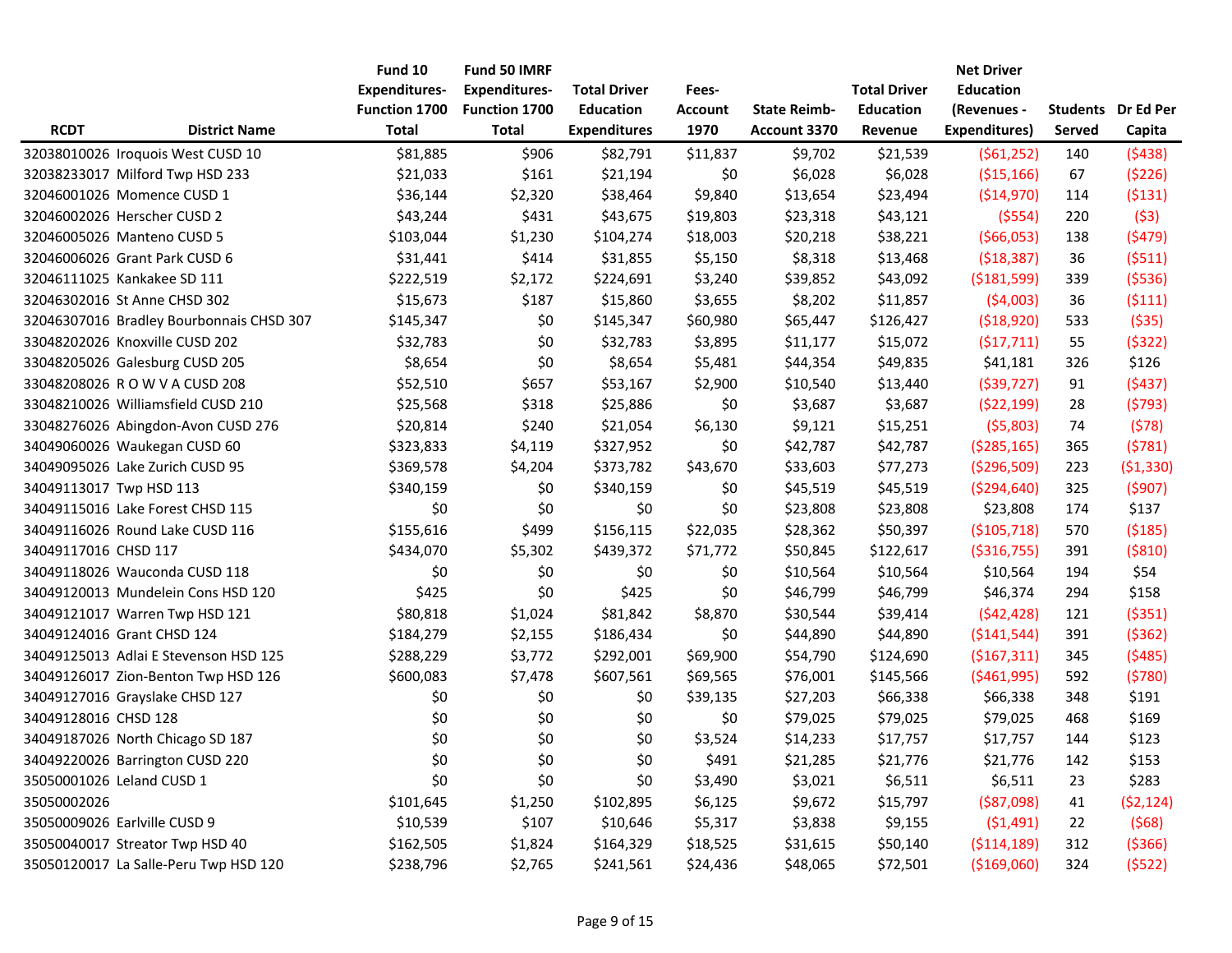|             |                                        | Fund 10              | Fund 50 IMRF         |                     |                |                     |                     | <b>Net Driver</b>    |               |                           |
|-------------|----------------------------------------|----------------------|----------------------|---------------------|----------------|---------------------|---------------------|----------------------|---------------|---------------------------|
|             |                                        | <b>Expenditures-</b> | <b>Expenditures-</b> | <b>Total Driver</b> | Fees-          |                     | <b>Total Driver</b> | <b>Education</b>     |               |                           |
|             |                                        | <b>Function 1700</b> | <b>Function 1700</b> | <b>Education</b>    | <b>Account</b> | <b>State Reimb-</b> | <b>Education</b>    | (Revenues -          |               | <b>Students</b> Dr Ed Per |
| <b>RCDT</b> | <b>District Name</b>                   | Total                | <b>Total</b>         | <b>Expenditures</b> | 1970           | <b>Account 3370</b> | Revenue             | <b>Expenditures)</b> | <b>Served</b> | Capita                    |
|             | 35050140017 Ottawa Twp HSD 140         | \$207,483            | \$2,057              | \$209,540           | \$29,710       | \$44,072            | \$73,782            | (\$135,758)          | 148           | (5917)                    |
|             | 35050160017 Seneca Twp HSD 160         | \$73,752             | \$869                | \$74,621            | \$5,650        | \$17,975            | \$23,625            | ( \$50,996)          | 144           | ( \$354)                  |
|             | 35050280017 Mendota Twp HSD 280        | \$61,426             | \$790                | \$62,216            | \$5,280        | \$17,238            | \$22,518            | ( \$39,698)          | 143           | (5278)                    |
|             | 38054021026 Hartsburg Emden CUSD 21    | \$9,884              | \$103                | \$9,987             | \$325          | \$3,756             | \$4,081             | (55,906)             | 16            | ( \$369)                  |
|             | 38054023026 Mt Pulaski CUSD 23         | \$41,724             | \$492                | \$42,216            | \$3,190        | \$6,420             | \$9,610             | ( \$32,606)          | 62            | (5526)                    |
|             | 38054404016 Lincoln CHSD 404           | \$173,712            | \$2,191              | \$175,903           | \$21,950       | \$27,556            | \$49,506            | (\$126,397)          | 275           | (5460)                    |
|             | 38060126026 Havana CUSD 126            | \$40,433             | \$565                | \$40,998            | \$2,400        | \$9,011             | \$11,411            | (529, 587)           | 145           | (5204)                    |
|             | 38060189026 Illini Central CUSD 189    | \$51,699             | \$544                | \$52,243            | \$3,100        | \$9,875             | \$12,975            | ( \$39, 268)         | 97            | (5405)                    |
|             | 38060191026 Midwest Central CUSD 191   | \$40,644             | \$101                | \$40,745            | \$3,685        | \$10,310            | \$13,995            | (\$26,750)           | 98            | (5273)                    |
|             | 38065200026 Greenview CUSD 200         | \$0                  | \$0                  | \$0                 | \$560          | \$3,442             | \$4,002             | \$4,002              | 15            | \$267                     |
|             | 38065202026 Porta CUSD 202             | \$65,729             | \$765                | \$66,494            | \$8,050        | \$14,618            | \$22,668            | (543,826)            | 109           | (5402)                    |
|             | 38065213026 Athens CUSD 213            | \$10                 | \$0                  | \$10                | \$3,350        | \$13,232            | \$16,582            | \$16,572             | 138           | \$120                     |
|             | 39055001026 Argenta-Oreana CUSD 1      | \$0                  | \$0                  | \$0                 | \$9,132        | \$12,932            | \$22,064            | \$22,064             | 134           | \$165                     |
|             | 39055002026 Maroa Forsyth CUSD 2       | \$86,547             | \$980                | \$87,527            | \$8,100        | \$11,065            | \$19,165            | (568, 362)           | 84            | ( \$814)                  |
|             | 39055003026 Mt Zion CUSD 3             | \$108,717            | \$1,238              | \$109,955           | \$6,240        | \$31,370            | \$37,610            | (572, 345)           | 259           | (5279)                    |
|             | 39055009026 Sangamon Valley CUSD 9     | \$30,914             | \$402                | \$31,316            | \$1,600        | \$7,703             | \$9,303             | (522,013)            | 101           | (5218)                    |
|             | 39055011026 Warrensburg-Latham CUSD 11 | \$83,475             | \$988                | \$84,463            | \$14,668       | \$12,568            | \$27,236            | (557, 227)           | 120           | (5477)                    |
|             | 39055015026 Meridian CUSD 15           | \$84,252             | \$936                | \$85,188            | \$14,265       | \$13,808            | \$28,073            | (557, 115)           | 162           | ( \$353)                  |
|             | 39055061025 Decatur SD 61              | \$108,654            | \$1,185              | \$109,839           | \$29,245       | \$75,576            | \$104,821           | (55,018)             | 838           | (56)                      |
|             | 39074005026 Bement CUSD 5              | \$0                  | \$0                  | \$0                 | \$0            | \$4,149             | \$4,149             | \$4,149              | 41            | \$101                     |
|             | 39074025026 Monticello CUSD 25         | \$47,895             | \$454                | \$48,349            | \$5,875        | \$20,488            | \$26,363            | (521,986)            | 205           | (5107)                    |
|             | 39074039026 Atwood Hammond CUSD 39     | \$1,914              | \$19                 | \$1,933             | \$900          | \$5,296             | \$6,196             | \$4,263              | 52            | \$82                      |
|             | 39074057026 Deland-Weldon CUSD 57      | \$12,517             | \$0                  | \$12,517            | \$1,318        | \$2,969             | \$4,287             | (58, 230)            | 15            | (5549)                    |
|             | 39074100026 Cerro Gordo CUSD 100       | \$20,541             | \$204                | \$20,745            | \$3,120        | \$5,244             | \$8,364             | (512, 381)           | 73            | (5170)                    |
|             | 40007040026 Calhoun CUSD 40            | \$32,201             | \$337                | \$32,538            | \$6,628        | \$6,173             | \$12,801            | (\$19,737)           | 47            | (5420)                    |
|             | 40007042026 Brussels CUSD 42           | \$6,654              | \$84                 | \$6,738             | \$0            | \$1,059             | \$1,059             | (55, 679)            | 21            | (5270)                    |
|             | 40031001026 Carrollton CUSD 1          | \$15,895             | \$206                | \$16,101            | \$7,568        | \$7,378             | \$14,946            | (51, 155)            | 82            | (514)                     |
|             | 40031003026 North Greene CUSD 3        | \$58,870             | \$620                | \$59,490            | \$2,975        | \$13,884            | \$16,859            | (542, 631)           | 124           | (5344)                    |
|             | 40031010026 Greenfield CUSD 10         | \$25,517             | \$287                | \$25,804            | \$1,100        | \$5,245             | \$6,345             | ( \$19,459)          | 39            | (5499)                    |
|             | 40042100026 Jersey CUSD 100            | \$36,749             | \$0                  | \$36,749            | \$7,270        | \$34,538            | \$41,808            | \$5,059              | 371           | \$14                      |
|             | 40056001026 Carlinville CUSD 1         | \$96,977             | \$1,195              | \$98,172            | \$3,250        | \$16,227            | \$19,477            | (578, 695)           | 100           | (5787)                    |
|             | 40056002026 Northwestern CUSD 2        | \$29,982             | \$285                | \$30,267            | \$0            | \$4,123             | \$4,123             | (526, 144)           | 28            | (5934)                    |
|             | 40056005026 Mount Olive CUSD 5         | \$0                  | \$0                  | \$0                 | \$420          | \$12,059            | \$12,479            | \$12,479             | 49            | \$255                     |
|             | 40056006026 Staunton CUSD 6            | \$0                  | \$0                  | \$0                 | \$0            | \$16,975            | \$16,975            | \$16,975             | 139           | \$122                     |
|             | 40056007026 Gillespie CUSD 7           | \$10,048             | \$116                | \$10,164            | \$3,075        | \$12,876            | \$15,951            | \$5,787              | 134           | \$43                      |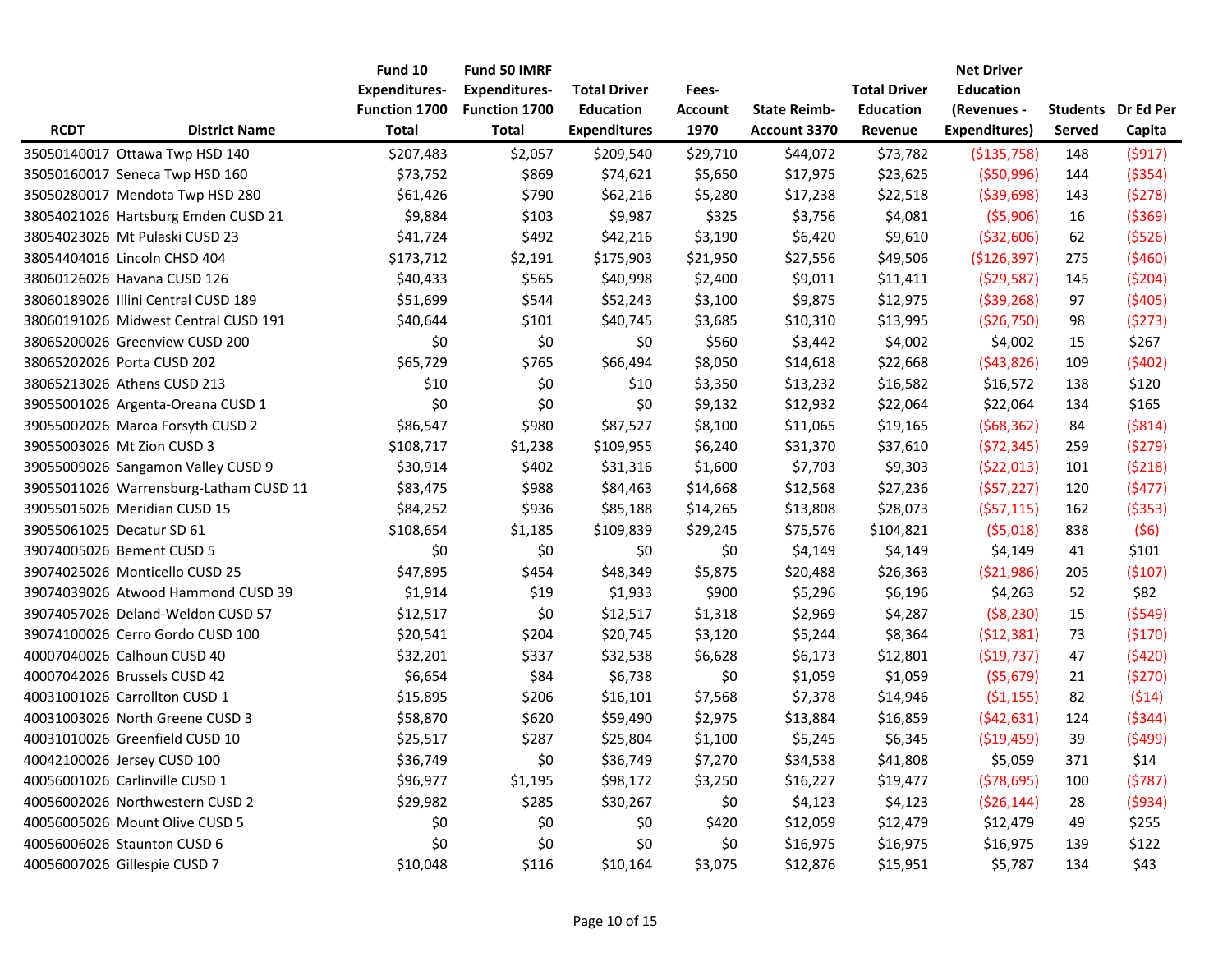|                         |                                           | Fund 10              | Fund 50 IMRF         |                     |                |                     |                     | <b>Net Driver</b>    |               |                           |
|-------------------------|-------------------------------------------|----------------------|----------------------|---------------------|----------------|---------------------|---------------------|----------------------|---------------|---------------------------|
|                         |                                           | <b>Expenditures-</b> | <b>Expenditures-</b> | <b>Total Driver</b> | Fees-          |                     | <b>Total Driver</b> | <b>Education</b>     |               |                           |
|                         |                                           | <b>Function 1700</b> | <b>Function 1700</b> | <b>Education</b>    | <b>Account</b> | <b>State Reimb-</b> | <b>Education</b>    | (Revenues -          |               | <b>Students</b> Dr Ed Per |
| <b>RCDT</b>             | <b>District Name</b>                      | <b>Total</b>         | <b>Total</b>         | <b>Expenditures</b> | 1970           | <b>Account 3370</b> | Revenue             | <b>Expenditures)</b> | <b>Served</b> | Capita                    |
|                         | 40056008026 Bunker Hill CUSD 8            | \$0                  | \$0                  | \$0                 | \$0            | \$6,529             | \$6,529             | \$6,529              | 50            | \$131                     |
|                         | 40056009026 Southwestern CUSD 9           | \$77,586             | \$401                | \$77,987            | \$8,008        | \$19,931            | \$27,939            | ( \$50,048)          | 209           | (5239)                    |
|                         | 40056034026 North Mac CUSD 34             | \$0                  | \$0                  | \$0                 | \$0            | \$19,699            | \$19,699            | \$19,699             | 172           | \$115                     |
|                         | 41057001026 Roxana CUSD 1                 | \$90,089             | \$681                | \$90,770            | \$4,150        | \$20,583            | \$24,733            | (566,037)            | 241           | (5274)                    |
|                         | 41057002026 Triad CUSD 2                  | \$110,960            | \$1,259              | \$112,219           | \$47,700       | \$47,855            | \$95,555            | ( \$16,664)          | 396           | (542)                     |
|                         | 41057005026 Highland CUSD 5               | \$64,215             | \$673                | \$64,888            | \$33,775       | \$36,150            | \$69,925            | \$5,037              | 429           | \$12                      |
|                         | 41057007026 Edwardsville CUSD 7           | \$254,276            | \$895                | \$255,171           | \$77,225       | \$78,063            | \$155,288           | (599, 883)           | 962           | (5104)                    |
|                         | 41057008026 Bethalto CUSD 8               | \$27,442             | \$318                | \$27,760            | \$21,001       | \$20,157            | \$41,158            | \$13,398             | 108           | \$124                     |
|                         | 41057009026 Granite City CUSD 9           | \$221,638            | \$2,408              | \$224,046           | \$0            | \$52,479            | \$52,479            | (\$171,567)          | 547           | (5314)                    |
|                         | 41057010026 Collinsville CUSD 10          | \$153,222            | \$3,489              | \$156,711           | \$26,068       | \$80,196            | \$106,264           | ( \$50,447)          | 862           | (559)                     |
|                         | 41057011026 Alton CUSD 11                 | \$122,277            | \$1,595              | \$123,872           | \$58,025       | \$62,944            | \$120,969           | (52,903)             | 655           | (54)                      |
|                         | 41057012026 Madison CUSD 12               | \$160                | \$0                  | \$160               | \$0            | \$2,975             | \$2,975             | \$2,815              | 35            | \$80                      |
|                         | 41057014016 East Alton-Wood River CHSD 14 | \$43,991             | \$892                | \$44,883            | \$9,030        | \$15,384            | \$24,414            | ( \$20,469)          | 196           | (5104)                    |
|                         | 43059005026 Henry-Senachwine CUSD 5       | \$58,194             | \$681                | \$58,875            | \$0            | \$7,226             | \$7,226             | ( \$51,649)          | 48            | (\$1,076)                 |
|                         | 43059007026 Midland CUSD 7                | \$4,254              | \$223                | \$4,477             | \$0            | \$8,186             | \$8,186             | \$3,709              | 61            | \$61                      |
|                         | 43078535026 Putnam County CUSD 535        | \$16,673             | \$181                | \$16,854            | \$0            | \$10,427            | \$10,427            | (56, 427)            | 72            | (589)                     |
|                         | 43102006026 Fieldcrest CUSD 6             | \$4,341              | \$0                  | \$4,341             | \$1,920        | \$13,987            | \$15,907            | \$11,566             | 113           | \$102                     |
|                         | 43102011026 El Paso-Gridley CUSD 11       | \$90,317             | \$1,026              | \$91,343            | \$14,475       | \$14,753            | \$29,228            | (562, 115)           | 80            | (5776)                    |
|                         | 43102021026 Lowpoint-Washburn CUSD 21     | \$0                  | \$0                  | \$0                 | \$0            | \$3,446             | \$3,446             | \$3,446              | 35            | \$98                      |
|                         | 43102060026 Roanoke Benson CUSD 60        | \$35,112             | \$416                | \$35,528            | \$0            | \$6,966             | \$6,966             | (528, 562)           | 83            | (5344)                    |
|                         | 43102122017 County of Woodford School     | \$157,636            | \$1,581              | \$159,217           | \$11,789       | \$40,046            | \$51,835            | ( \$107, 382)        | 333           | (5322)                    |
|                         | 43102140026 Eureka CUD 140                | \$43,570             | \$646                | \$44,216            | \$19,650       | \$21,311            | \$40,961            | (53, 255)            | 164           | (520)                     |
|                         | 44063012026 Johnsburg CUSD 12             | \$90,114             | \$690                | \$90,804            | \$11,639       | \$26,240            | \$37,879            | (552, 925)           | 170           | (5311)                    |
|                         | 44063019024 Alden Hebron SD 19            | \$14,827             | \$157                | \$14,984            | \$3,240        | \$4,580             | \$7,820             | (57, 164)            | 23            | (5311)                    |
|                         | 44063050026 Harvard CUSD 50               | \$82,777             | \$966                | \$83,743            | \$12,062       | \$32,686            | \$44,748            | ( \$38, 995)         | 185           | (5211)                    |
|                         | 44063154016 Marengo CHSD 154              | \$91,653             | \$1,213              | \$92,866            | \$7,790        | \$31,565            | \$39,355            | (553,511)            | 312           | (5172)                    |
| 44063155016 CHSD 155    |                                           | \$339,004            | \$2,217              | \$341,221           | \$75,193       | \$126,208           | \$201,401           | ( \$139, 820)        | 1,061         | (5132)                    |
|                         | 44063156016 McHenry CHSD 156              | \$343,293            | \$4,131              | \$347,424           | \$7,932        | \$53,130            | \$61,062            | ( \$286, 362)        | 425           | (5674)                    |
|                         | 44063157016 Richmond-Burton CHSD 157      | \$108,627            | \$1,335              | \$109,962           | \$8,249        | \$24,765            | \$33,014            | (576, 948)           | 151           | (5510)                    |
| 44063158022 Cons SD 158 |                                           | \$134,127            | \$1,053              | \$135,180           | \$34,070       | \$50,191            | \$84,261            | (550, 919)           | 512           | (599)                     |
|                         | 44063200026 Woodstock CUSD 200            | \$175,144            | \$2,270              | \$177,414           | \$70,747       | \$64,583            | \$135,330           | (542,084)            | 470           | (590)                     |
|                         | 45067003026 Valmeyer CUSD 3               | \$27,018             | \$364                | \$27,382            | \$1,950        | \$6,289             | \$8,239             | (519, 143)           | 53            | (5361)                    |
|                         | 45067004026 Columbia CUSD 4               | \$42,083             | \$466                | \$42,549            | \$0            | \$30,141            | \$30,141            | (512, 408)           | 224           | (555)                     |
|                         | 45067005026 Waterloo CUSD 5               | \$114,228            | \$1,302              | \$115,530           | \$56,419       | \$38,454            | \$94,873            | ( \$20,657)          | 521           | (540)                     |
|                         | 45079001022 Coulterville USD 1            | \$7,187              | \$93                 | \$7,280             | \$2,305        | \$2,225             | \$4,530             | (52,750)             | 22            | (5125)                    |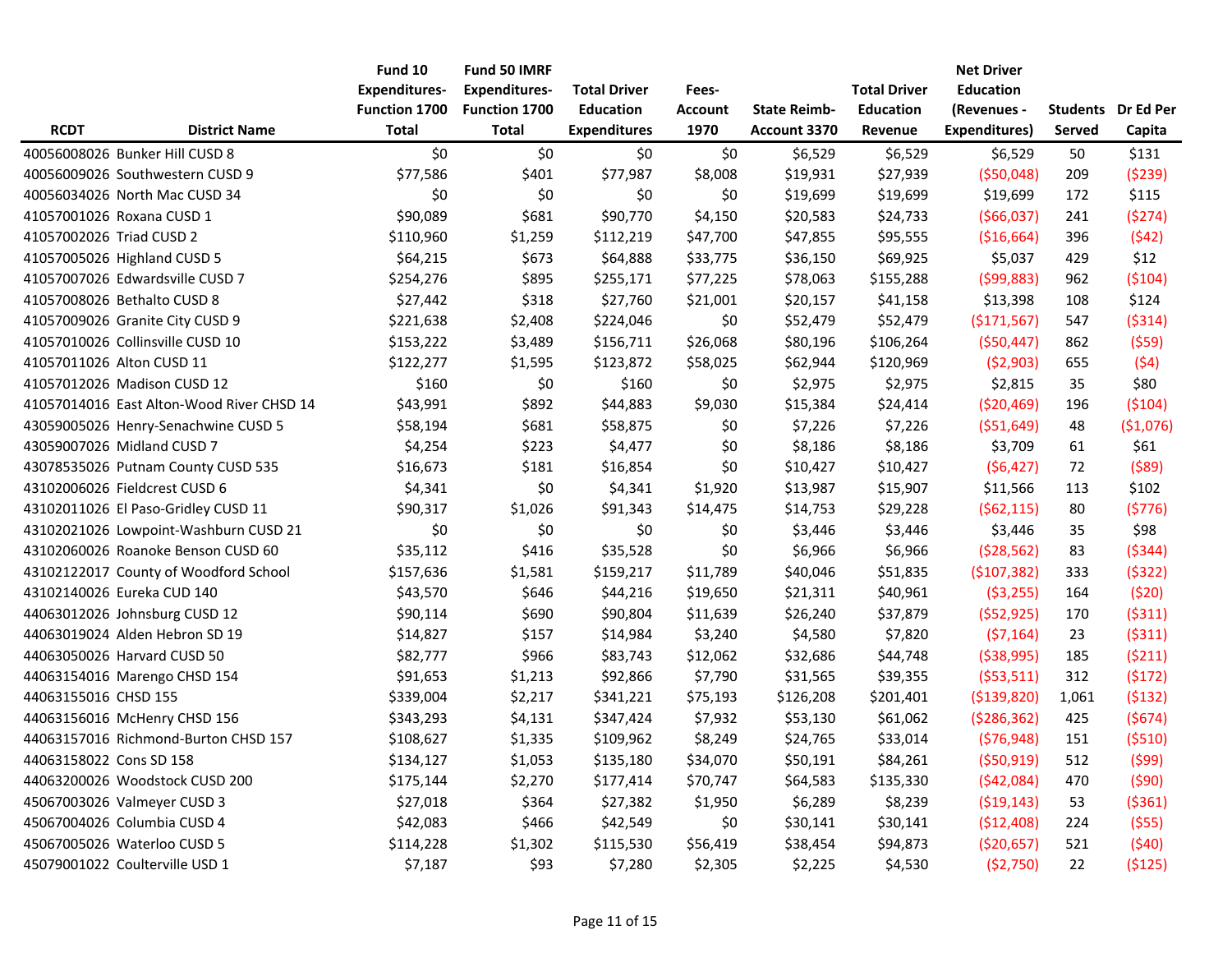|             |                                             | Fund 10              | <b>Fund 50 IMRF</b>  |                     |                |                     |                     | <b>Net Driver</b>    |               |                           |
|-------------|---------------------------------------------|----------------------|----------------------|---------------------|----------------|---------------------|---------------------|----------------------|---------------|---------------------------|
|             |                                             | <b>Expenditures-</b> | <b>Expenditures-</b> | <b>Total Driver</b> | Fees-          |                     | <b>Total Driver</b> | <b>Education</b>     |               |                           |
|             |                                             | <b>Function 1700</b> | <b>Function 1700</b> | <b>Education</b>    | <b>Account</b> | <b>State Reimb-</b> | <b>Education</b>    | (Revenues -          |               | <b>Students</b> Dr Ed Per |
| <b>RCDT</b> | <b>District Name</b>                        | Total                | <b>Total</b>         | <b>Expenditures</b> | 1970           | Account 3370        | Revenue             | <b>Expenditures)</b> | <b>Served</b> | Capita                    |
|             | 45079132026 Red Bud CUSD 132                | \$72,125             | \$719                | \$72,844            | \$3,450        | \$18,194            | \$21,644            | ( \$51,200)          | 147           | (5348)                    |
|             | 45079138026 Steeleville CUSD 138            | \$20,773             | \$109                | \$20,882            | \$3,150        | \$4,333             | \$7,483             | ( \$13, 399)         | 43            | (5312)                    |
|             | 45079139026 Chester CUSD 139                | \$50,382             | \$443                | \$50,825            | \$0            | \$11,916            | \$11,916            | ( \$38,909)          | 131           | (5297)                    |
|             | 45079140026 Sparta CUSD 140                 | \$0                  | \$0                  | \$0                 | \$4,000        | \$15,849            | \$19,849            | \$19,849             | 135           | \$147                     |
|             | 46005001026 Brown County CUSD 1             | \$34,728             | \$455                | \$35,183            | \$6,363        | \$9,677             | \$16,040            | (519, 143)           | 79            | (5242)                    |
|             | 46009015026 Beardstown CUSD 15              | \$0                  | \$0                  | \$0                 | \$3,925        | \$15,880            | \$19,805            | \$19,805             | 144           | \$138                     |
|             | 46009064026 Virginia CUSD 64                | \$0                  | \$0                  | \$0                 | \$1,600        | \$3,333             | \$4,933             | \$4,933              | 36            | \$137                     |
|             | 46009262026 A-C Central CUSD 262            | \$16,679             | \$179                | \$16,858            | \$0            | \$5,001             | \$5,001             | ( \$11,857)          | 51            | (5232)                    |
|             | 46069001026 Franklin CUSD 1                 | \$2,410              | \$0                  | \$2,410             | \$0            | \$2,636             | \$2,636             | \$226                | 29            | \$8                       |
|             | 46069006026 Waverly CUSD 6                  | \$0                  | \$0                  | \$0                 | \$0            | \$4,330             | \$4,330             | \$4,330              | 22            | \$197                     |
|             | 46069011026 Meredosia-Chambersburg CUSD 11  | \$162                | \$0                  | \$162               | \$2,150        | \$2,372             | \$4,522             | \$4,360              | 17            | \$256                     |
|             | 46069027026 Triopia CUSD 27                 | \$4,106              | \$0                  | \$4,106             | \$2,580        | \$4,987             | \$7,567             | \$3,461              | 33            | \$105                     |
|             | 46069117022 Jacksonville SD 117             | \$70,009             | \$794                | \$70,803            | \$42,599       | \$45,967            | \$88,566            | \$17,763             | 420           | \$42                      |
|             | 46086001026 Winchester CUSD 1               | \$53,689             | \$682                | \$54,371            | \$2,848        | \$6,698             | \$9,546             | (544, 825)           | 81            | (5553)                    |
|             | 46086002026 Scott-Morgan CUSD 2             | \$15,791             | \$217                | \$16,008            | \$1,611        | \$2,110             | \$3,721             | (\$12,287)           | 33            | (5372)                    |
|             | 47052170022 Dixon USD 170                   | \$0                  | \$0                  | \$0                 | \$10,710       | \$24,779            | \$35,489            | \$35,489             | 236           | \$150                     |
|             | 47052271026 Paw Paw CUSD 271                | \$0                  | \$0                  | \$0                 | \$1,300        | \$3,086             | \$4,386             | \$4,386              | 17            | \$258                     |
|             | 47052272026 Amboy CUSD 272                  | \$0                  | \$0                  | \$0                 | \$0            | \$9,763             | \$9,763             | \$9,763              | 48            | \$203                     |
|             | 47052275026 Ashton-Franklin Center CUSD 275 | \$0                  | \$0                  | \$0                 | \$5,300        | \$6,834             | \$12,134            | \$12,134             | 35            | \$347                     |
|             | 47071212017 Rochelle Twp HSD 212            | \$0                  | \$0                  | \$0                 | \$6,810        | \$31,862            | \$38,672            | \$38,672             | 325           | \$119                     |
|             | 47071220026 Oregon CUSD 220                 | \$127,856            | \$1,469              | \$129,325           | \$17,250       | \$16,328            | \$33,578            | (595, 747)           | 169           | (5567)                    |
|             | 47071221026 Forrestville Valley CUSD 221    | \$0                  | \$0                  | \$0                 | \$6,250        | \$8,032             | \$14,282            | \$14,282             | 44            | \$325                     |
|             | 47071222026 Polo CUSD 222                   | \$0                  | \$0                  | \$0                 | \$1,725        | \$7,558             | \$9,283             | \$9,283              | 48            | \$193                     |
|             | 47071223026 Meridian CUSD 223               | \$0                  | \$0                  | \$0                 | \$8,151        | \$18,370            | \$26,521            | \$26,521             | 182           | \$146                     |
|             | 48072150025 Peoria SD 150                   | \$0                  | \$0                  | \$0                 | \$33,874       | \$193,149           | \$227,023           | \$227,023            | 1,485         | \$153                     |
|             | 48072265026 Farmington Central CUSD 265     | \$0                  | \$0                  | \$0                 | \$5,025        | \$15,886            | \$20,911            | \$20,911             | 160           | \$131                     |
|             | 48072309026 Brimfield CUSD 309              | \$6,057              | \$116                | \$6,173             | \$3,190        | \$6,294             | \$9,484             | \$3,311              | 85            | \$39                      |
|             | 48072310016 Limestone CHSD 310              | \$158,370            | \$1,841              | \$160,211           | \$10,230       | \$39,003            | \$49,233            | ( \$110, 978)        | 309           | ( \$359)                  |
|             | 48072321026 Il Valley Central USD 321       | \$70,345             | \$0                  | \$70,345            | \$8,880        | \$27,412            | \$36,292            | ( \$34,053)          | 221           | ( \$154)                  |
|             | 48072322026 Elmwood CUSD 322                | \$17,707             | \$253                | \$17,960            | \$7,495        | \$8,151             | \$15,646            | (52, 314)            | 56            | (541)                     |
|             | 48072323026 Dunlap CUSD 323                 | \$185,141            | \$2,064              | \$187,205           | \$0            | \$45,424            | \$45,424            | (5141,781)           | 392           | ( \$362)                  |
|             | 48072325026 Peoria Heights CUSD 325         | \$9,614              | \$0                  | \$9,614             | \$0            | \$5,420             | \$5,420             | (54, 194)            | 64            | (566)                     |
|             | 48072326026 Princeville CUSD 326            | \$6,795              | \$56                 | \$6,851             | \$2,000        | \$8,163             | \$10,163            | \$3,312              | 74            | \$45                      |
|             | 48072327026 Illini Bluffs CUSD 327          | \$25,508             | \$290                | \$25,798            | \$3,900        | \$11,788            | \$15,688            | (510, 110)           | 114           | (589)                     |
|             | 49081030017 United Twp HSD 30               | \$227,653            | \$2,366              | \$230,019           | \$17,483       | \$70,020            | \$87,503            | ( \$142, 516)        | 596           | (5239)                    |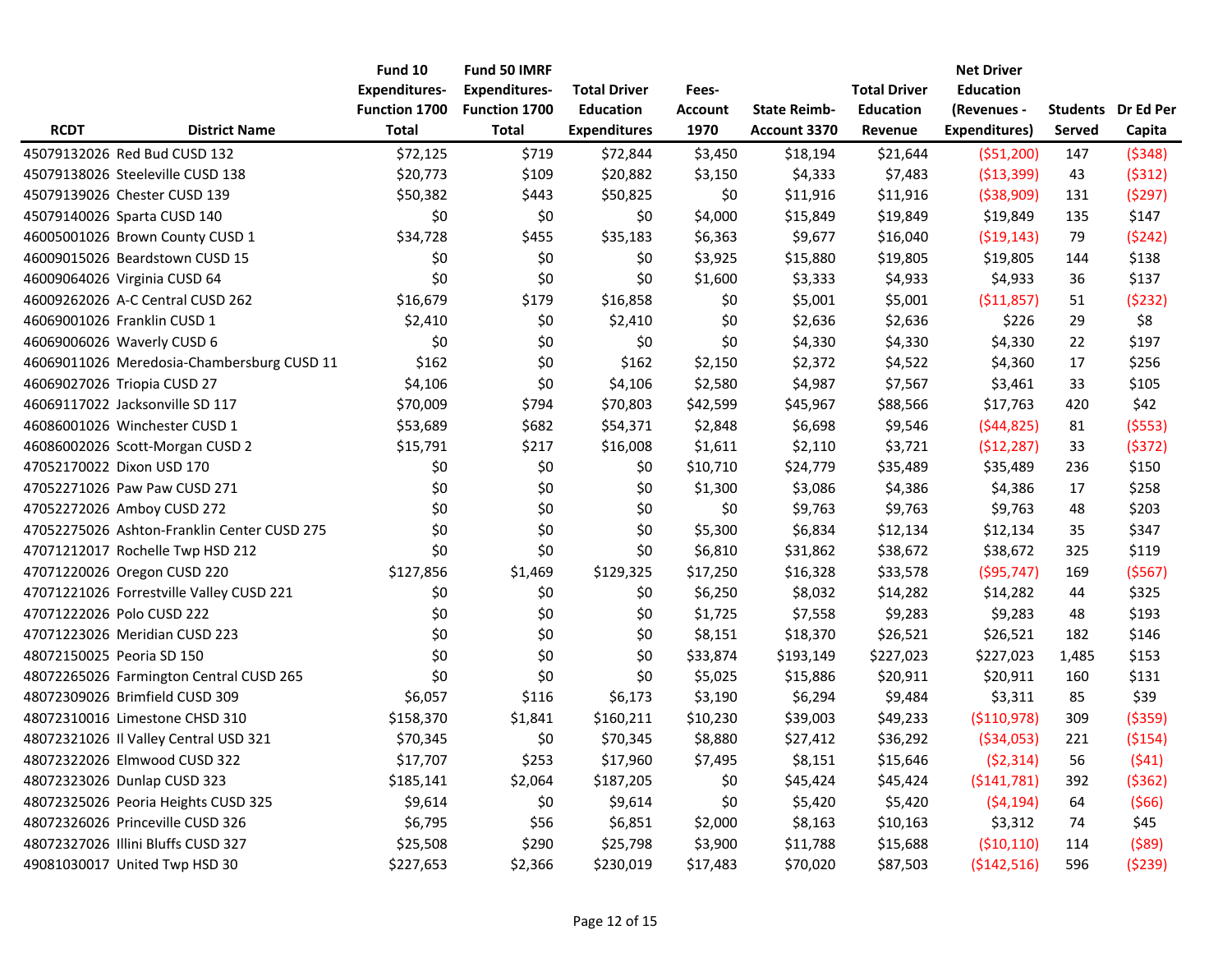|             |                                          | Fund 10              | <b>Fund 50 IMRF</b>  |                     |                |                     |                     | <b>Net Driver</b>    |        |                           |
|-------------|------------------------------------------|----------------------|----------------------|---------------------|----------------|---------------------|---------------------|----------------------|--------|---------------------------|
|             |                                          | <b>Expenditures-</b> | <b>Expenditures-</b> | <b>Total Driver</b> | Fees-          |                     | <b>Total Driver</b> | <b>Education</b>     |        |                           |
|             |                                          | <b>Function 1700</b> | <b>Function 1700</b> | <b>Education</b>    | <b>Account</b> | <b>State Reimb-</b> | <b>Education</b>    | (Revenues -          |        | <b>Students</b> Dr Ed Per |
| <b>RCDT</b> | <b>District Name</b>                     | Total                | <b>Total</b>         | <b>Expenditures</b> | 1970           | Account 3370        | Revenue             | <b>Expenditures)</b> | Served | Capita                    |
|             | 49081040022 Moline-Coal Valley CUSD 40   | \$191,267            | \$2,353              | \$193,620           | \$36,418       | \$80,888            | \$117,306           | (576, 314)           | 379    | (5201)                    |
|             | 49081041025 Rock Island SD 41            | \$0                  | \$0                  | \$0                 | \$0            | \$90,098            | \$90,098            | \$90,098             | 485    | \$186                     |
|             | 49081100026 Riverdale CUSD 100           | \$86,901             | \$1,031              | \$87,932            | \$2,600        | \$13,164            | \$15,764            | (572, 168)           | 66     | ( \$1,093)                |
|             | 49081200026 Sherrard CUSD 200            | \$74,633             | \$417                | \$75,050            | \$8,675        | \$19,278            | \$27,953            | (547,097)            | 121    | (5389)                    |
|             | 49081300026 Rockridge CUSD 300           | \$84,445             | \$1,058              | \$85,503            | \$12,905       | \$14,848            | \$27,753            | (557, 750)           | 97     | (5595)                    |
|             | 50082009026 Lebanon CUSD 9               | \$25,857             | \$93                 | \$25,950            | \$0            | \$6,901             | \$6,901             | ( \$19,049)          | 44     | (5433)                    |
|             | 50082019026 Mascoutah CUD 19             | \$180,580            | \$2,503              | \$183,083           | \$0            | \$37,562            | \$37,562            | ( \$145, 521)        | 264    | (5551)                    |
|             | 50082040026 Marissa CUSD 40              | \$47,686             | \$570                | \$48,256            | \$3,025        | \$6,031             | \$9,056             | ( \$39, 200)         | 43     | (5912)                    |
|             | 50082060026 New Athens CUSD 60           | \$14,974             | \$212                | \$15,186            | \$0            | \$7,625             | \$7,625             | (57, 561)            | 52     | (5145)                    |
|             | 50082077016 Freeburg CHSD 77             | \$126,805            | \$1,581              | \$128,386           | \$14,635       | \$19,739            | \$34,374            | (594, 012)           | 212    | (5443)                    |
|             | 50082187026 Cahokia CUSD 187             | \$0                  | \$0                  | \$0                 | \$5,790        | \$28,540            | \$34,330            | \$34,330             | 223    | \$154                     |
|             | 50082188022 Brooklyn UD 188              | \$2,208              | \$0                  | \$2,208             | \$0            | \$1,447             | \$1,447             | (5761)               | 9      | (585)                     |
|             | 50082189022 East St Louis SD 189         | \$0                  | \$0                  | \$0                 | \$0            | \$15,184            | \$15,184            | \$15,184             | 345    | \$44                      |
|             | 50082196026 Dupo CUSD 196                | \$51,780             | \$669                | \$52,449            | \$7,700        | \$11,315            | \$19,015            | ( \$33,434)          | 84     | (5398)                    |
|             | 50082201017 Belleville Twp HSD 201       | \$577,784            | \$4,447              | \$582,231           | \$0            | \$121,423           | \$121,423           | ( \$460, 808)        | 671    | (5687)                    |
|             | 50082203017 O Fallon Twp HSD 203         | \$115,784            | \$1,323              | \$117,107           | \$118,415      | \$100,950           | \$219,365           | \$102,258            | 737    | \$139                     |
|             | 51084001026 Tri City CUSD 1              | \$0                  | \$0                  | \$0                 | \$1,550        | \$8,826             | \$10,376            | \$10,376             | 44     | \$236                     |
|             | 51084003A26 Rochester CUSD 3A            | \$0                  | \$0                  | \$0                 | \$0            | \$27,026            | \$27,026            | \$27,026             | 314    | \$86                      |
|             | 51084005026 Ball Chatham CUSD 5          | \$204,323            | \$2,271              | \$206,594           | \$54,940       | \$52,660            | \$107,600           | (598, 994)           | 581    | (5170)                    |
|             | 51084008026 Pleasant Plains CUSD 8       | \$7,227              | \$86                 | \$7,313             | \$2,850        | \$22,502            | \$25,352            | \$18,039             | 193    | \$93                      |
|             | 51084010026 Auburn CUSD 10               | \$125,656            | \$1,694              | \$127,350           | \$8,574        | \$11,451            | \$20,025            | ( \$107, 325)        | 127    | ( \$845)                  |
|             | 51084011026 Pawnee CUSD 11               | \$0                  | \$0                  | \$0                 | \$2,850        | \$6,617             | \$9,467             | \$9,467              | 93     | \$102                     |
|             | 51084014026 Riverton CUSD 14             | \$0                  | \$0                  | \$0                 | \$5,000        | \$17,028            | \$22,028            | \$22,028             | 130    | \$169                     |
|             | 51084015026 Williamsville CUSD 15        | \$67,550             | \$0                  | \$67,550            | \$5,500        | \$17,141            | \$22,641            | (544,909)            | 166    | (5271)                    |
|             | 51084016026 New Berlin CUSD 16           | \$0                  | \$0                  | \$0                 | \$3,680        | \$9,376             | \$13,056            | \$13,056             | 91     | \$143                     |
|             | 51084186025 Springfield SD 186           | \$424,590            | \$3,508              | \$428,098           | \$0            | \$197,491           | \$197,491           | ( \$230,607)         | 2,144  | (5108)                    |
|             | 53090303016 Pekin CSD 303                | \$0                  | \$0                  | \$0                 | \$9,250        | \$49,980            | \$59,230            | \$59,230             | 549    | \$108                     |
|             | 53090308016 Washington CHSD 308          | \$312,334            | \$2,081              | \$314,415           | \$0            | \$43,625            | \$43,625            | (\$270,790)          | 278    | (5974)                    |
|             | 53090309016 East Peoria CHSD 309         | \$87,865             | \$791                | \$88,656            | \$6,853        | \$39,461            | \$46,314            | (542, 342)           | 370    | (5114)                    |
|             | 53090701026 Deer Creek-Mackinaw CUSD 701 | \$82,595             | \$717                | \$83,312            | \$11,557       | \$10,661            | \$22,218            | ( \$61,094)          | 77     | (5793)                    |
|             | 53090702026 Tremont CUSD 702             | \$82,246             | \$886                | \$83,132            | \$4,800        | \$11,418            | \$16,218            | (566, 914)           | 102    | (5656)                    |
|             | 53090703026 Delavan CUSD 703             | \$43,999             | \$0                  | \$43,999            | \$2,020        | \$6,292             | \$8,312             | ( \$35,687)          | 35     | ( \$1,020)                |
|             | 53090709026 Morton CUSD 709              | \$176,606            | \$1,659              | \$178,265           | \$0            | \$33,123            | \$33,123            | ( \$145, 142)        | 223    | (5651)                    |
|             | 54092001026 Bismarck Henning CUSD        | \$0                  | \$0                  | \$0                 | \$3,400        | \$16,051            | \$19,451            | \$19,451             | 72     | \$270                     |
|             | 54092002026 Westville CUSD 2             | \$0                  | \$0                  | \$0                 | \$2,450        | \$15,474            | \$17,924            | \$17,924             | 152    | \$118                     |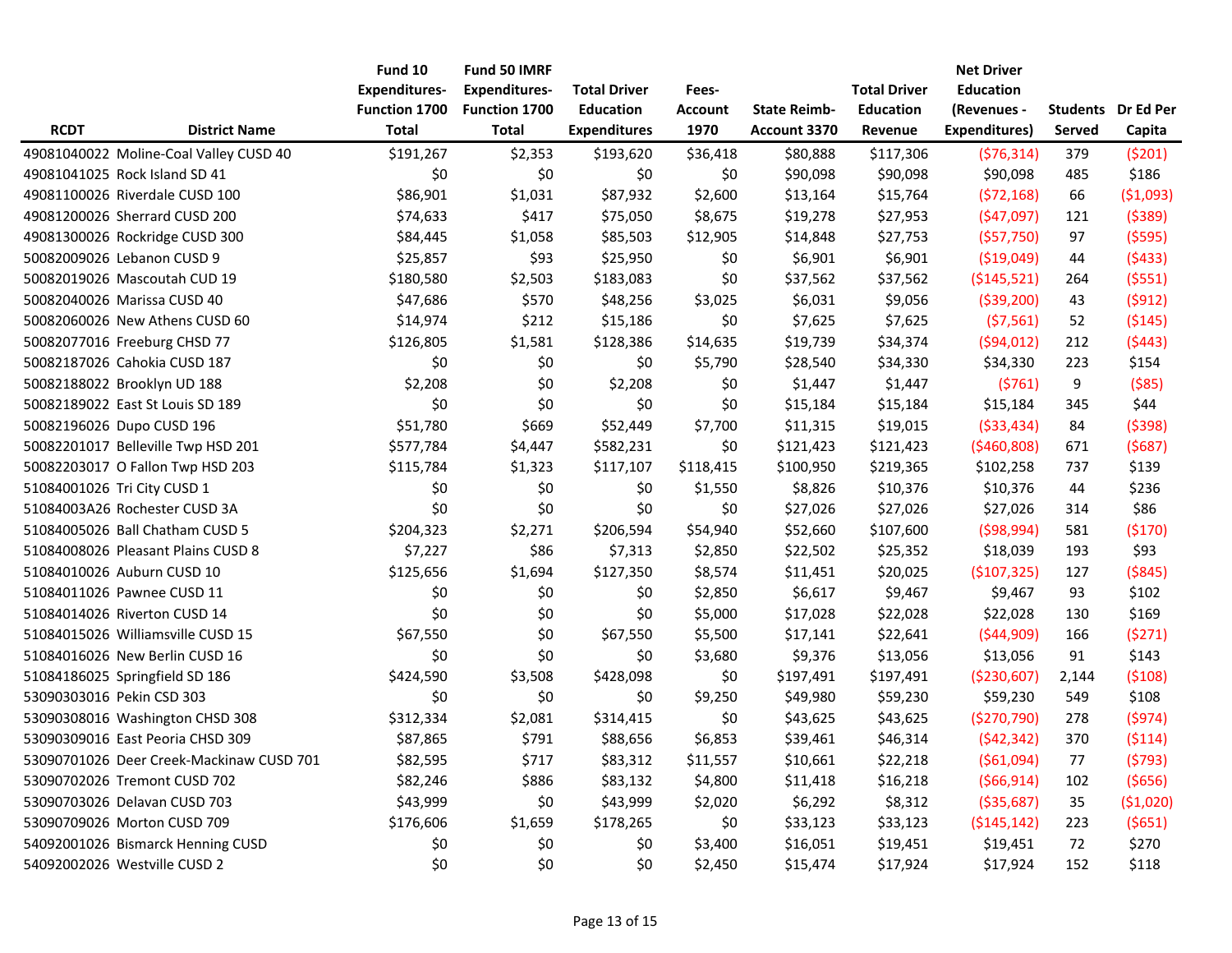|                           |                                                             | Fund 10              | Fund 50 IMRF         |                     |                |                     |                     | <b>Net Driver</b>    |               |                           |
|---------------------------|-------------------------------------------------------------|----------------------|----------------------|---------------------|----------------|---------------------|---------------------|----------------------|---------------|---------------------------|
|                           |                                                             | <b>Expenditures-</b> | <b>Expenditures-</b> | <b>Total Driver</b> | Fees-          |                     | <b>Total Driver</b> | <b>Education</b>     |               |                           |
|                           |                                                             | Function 1700        | Function 1700        | <b>Education</b>    | <b>Account</b> | <b>State Reimb-</b> | <b>Education</b>    | (Revenues -          |               | <b>Students</b> Dr Ed Per |
| <b>RCDT</b>               | <b>District Name</b>                                        | <b>Total</b>         | <b>Total</b>         | <b>Expenditures</b> | 1970           | Account 3370        | Revenue             | <b>Expenditures)</b> | <b>Served</b> | Capita                    |
|                           | 54092004026 Georgetown-Ridge Farm CUD 4                     | \$28,606             | \$337                | \$28,943            | \$450          | \$6,937             | \$7,387             | ( \$21,556)          | 118           | (5183)                    |
| 54092005026 Catlin CUSD 5 |                                                             | \$33,217             | \$379                | \$33,596            | \$3,000        | \$7,016             | \$10,016            | (\$23,580)           | 37            | (5637)                    |
|                           | 54092011026 Hoopeston Area CUSD 11                          | \$0                  | \$0                  | \$0                 | \$3,800        | \$13,157            | \$16,957            | \$16,957             | 113           | \$150                     |
|                           | 54092012026 Jamaica CUSD 12                                 | \$0                  | \$0                  | \$0                 | \$2,280        | \$3,681             | \$5,961             | \$5,961              | 36            | \$166                     |
|                           | 54092076026 Oakwood CUSD 76                                 | \$50,825             | \$449                | \$51,274            | \$0            | \$15,153            | \$15,153            | ( \$36, 121)         | 110           | (5328)                    |
|                           | 54092118024 Danville CCSD 118                               | \$81,280             | \$1,102              | \$82,382            | \$19,451       | \$46,957            | \$66,408            | ( \$15,974)          | 446           | ( \$36)                   |
|                           | 54092225017 Armstrong Twp HSD 225                           | \$0                  | \$0                  | \$0                 | \$0            | \$5,073             | \$5,073             | \$5,073              | 34            | \$149                     |
| 55098001026 Erie CUSD 1   |                                                             | \$55,843             | \$640                | \$56,483            | \$2,100        | \$10,503            | \$12,603            | (543,880)            | 50            | (5878)                    |
|                           | 55098002026 River Bend CUSD 2                               | \$37,155             | \$412                | \$37,567            | \$8,925        | \$10,840            | \$19,765            | (\$17,802)           | 110           | (5162)                    |
|                           | 55098003026 Prophetstown-Lyndon-Tampico CUSE                | \$81,224             | \$927                | \$82,151            | \$5,091        | \$12,413            | \$17,504            | (564, 647)           | 57            | ( \$1,134)                |
|                           | 55098005026 Sterling CUSD 5                                 | \$0                  | \$0                  | \$0                 | \$20,007       | \$24,571            | \$44,578            | \$44,578             | 203           | \$220                     |
|                           | 55098006026 Morrison CUSD 6                                 | \$82,570             | \$1,003              | \$83,573            | \$4,212        | \$13,041            | \$17,253            | (566,320)            | 71            | (5934)                    |
|                           | 55098301017 Rock Falls Twp HSD 301                          | \$21,128             | \$155                | \$21,283            | \$7,939        | \$24,510            | \$32,449            | \$11,166             | 207           | \$54                      |
|                           | 56099200U26 Beecher CUSD 200U                               | \$38,845             | \$333                | \$39,178            | \$17,250       | \$11,316            | \$28,566            | (\$10,612)           | 62            | (5171)                    |
|                           | 56099201U26 Crete Monee CUSD 201U                           | \$197,572            | \$2,329              | \$199,901           | \$16,250       | \$57,144            | \$73,394            | (\$126,507)          | 496           | ( \$255)                  |
|                           | 56099202022 Plainfield SD 202                               | \$963,390            | \$10,927             | \$974,317           | \$0            | \$354,680           | \$354,680           | ( \$619, 637)        | 2,495         | (5248)                    |
|                           | 56099204017 Joliet Twp HSD 204                              | \$292,450            | \$3,180              | \$295,630           | \$125,622      | \$173,916           | \$299,538           | \$3,908              | 907           | \$4                       |
|                           | 56099205017 Lockport Twp HSD 205                            | \$43,261             | \$0                  | \$43,261            | \$56,365       | \$60,250            | \$116,615           | \$73,354             | 825           | \$89                      |
|                           | 56099207U26 Peotone CUSD 207U                               | \$48,707             | \$496                | \$49,203            | \$18,842       | \$18,800            | \$37,642            | ( \$11,561)          | 132           | (588)                     |
|                           | 56099209U26 Wilmington CUSD 209U                            | \$2,023              | \$0                  | \$2,023             | \$22,600       | \$20,961            | \$43,561            | \$41,538             | 184           | \$226                     |
|                           | 56099210016 Lincoln Way CHSD 210                            | \$0                  | \$0                  | \$0                 | \$709,803      | \$255,684           | \$965,487           | \$965,487            | 1,658         | \$582                     |
|                           | 56099255U26 Reed Custer CUSD 255U                           | \$12,237             | \$1,129              | \$13,366            | \$11,200       | \$17,724            | \$28,924            | \$15,558             | 170           | \$92                      |
|                           | 56099365U26 Valley View CUSD 365U                           | \$723,724            | \$8,676              | \$732,400           | \$62,277       | \$173,436           | \$235,713           | ( \$496, 687)        | 781           | (5636)                    |
|                           | <b>Total</b>                                                | \$45,949,205         | \$426,452            | \$46,375,657        | \$7,883,879    | \$17,133,663        | \$25,017,542        | ( \$21,358,115)      | 135,071       |                           |
|                           | Districts with approved waiver to contract Driver Education |                      |                      |                     |                |                     |                     |                      |               |                           |
|                           | 04004200026 North Boone CUSD 200                            | \$0                  | \$0                  | \$0                 | \$0            | \$2,039             | \$2,039             | \$2,039              |               |                           |
|                           | 04101321026 Pecatonica CUSD 321                             | \$0                  | \$0                  | \$0                 | \$0            | \$1,635             | \$1,635             | \$1,635              |               |                           |
|                           | 04101322026 Durand CUSD 322                                 | \$20,405             | \$0                  | \$20,405            | \$5,520        | \$2,108             | \$7,628             | (\$12,777)           |               |                           |
|                           | 47071226026 Byron CUSD 226                                  | \$52,800             | \$0                  | \$52,800            | \$4,900        | \$200               | \$5,100             | (547,700)            |               |                           |

### **Notes:**

Per Public Act 97-1025, data is derived from audited district Annual Financial Reports ending June 30.

## *Expenditures*

Compiled from AFR Page 15 Fund 10, Educational Fund, Driver's Education Programs, Function 1700 Total, Cell K17